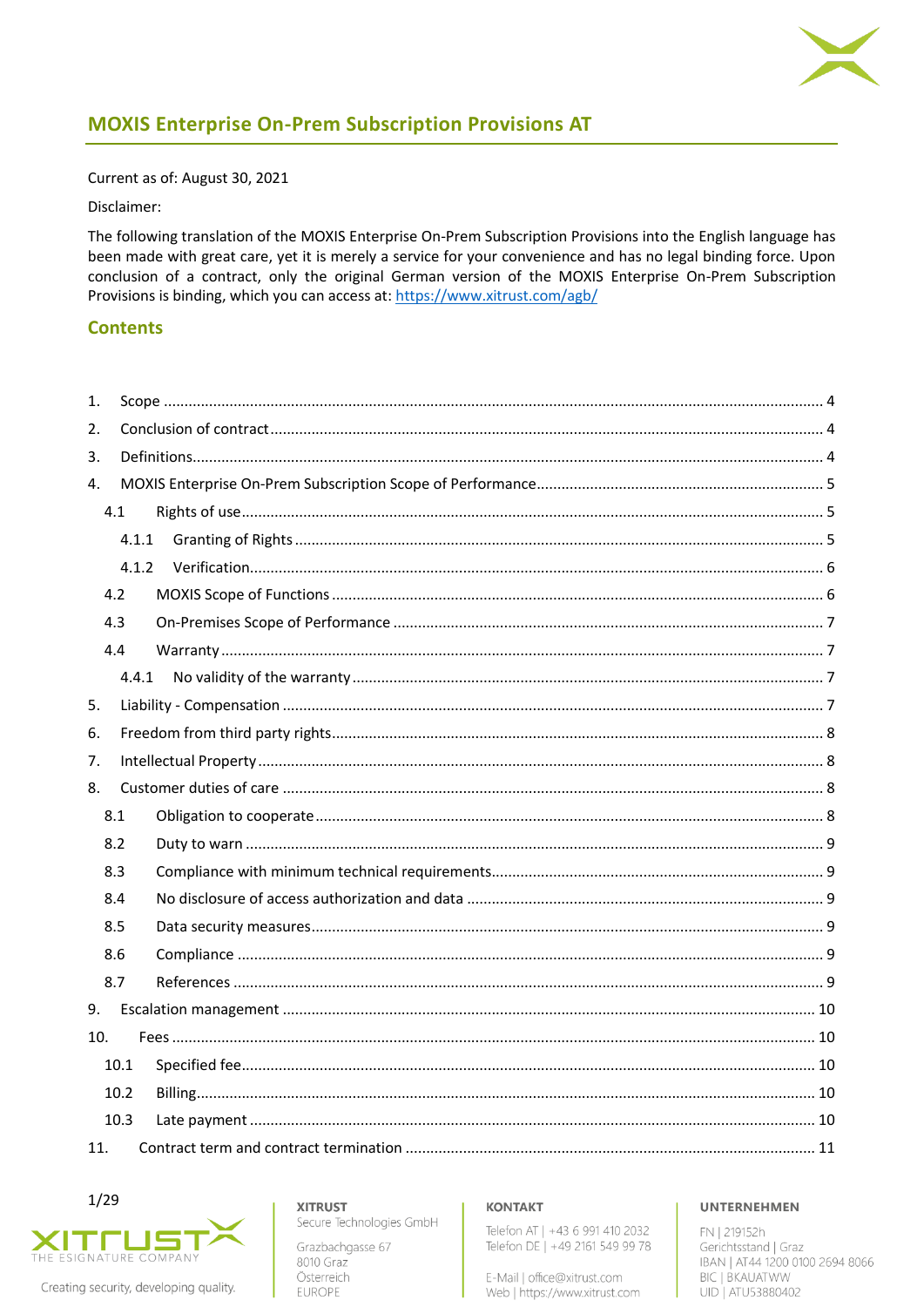

|     | 11.1 |                                                                                                            |  |  |  |
|-----|------|------------------------------------------------------------------------------------------------------------|--|--|--|
|     | 11.2 |                                                                                                            |  |  |  |
|     | 11.3 |                                                                                                            |  |  |  |
|     | 11.4 |                                                                                                            |  |  |  |
|     | 11.5 |                                                                                                            |  |  |  |
| 12. |      |                                                                                                            |  |  |  |
|     | 12.1 |                                                                                                            |  |  |  |
|     | 12.2 |                                                                                                            |  |  |  |
|     | 12.3 |                                                                                                            |  |  |  |
| 13. |      |                                                                                                            |  |  |  |
| 14. |      |                                                                                                            |  |  |  |
| 15. |      |                                                                                                            |  |  |  |
| 16. |      |                                                                                                            |  |  |  |
|     |      |                                                                                                            |  |  |  |
|     |      | Annex B1: MOXIS On-Premises Services - Software Maintenance and Software Support  16                       |  |  |  |
| 17. |      |                                                                                                            |  |  |  |
|     | 17.1 |                                                                                                            |  |  |  |
|     |      | 17.1.1                                                                                                     |  |  |  |
|     | 17.2 |                                                                                                            |  |  |  |
|     |      | 17.2.1                                                                                                     |  |  |  |
|     |      | 17.2.2                                                                                                     |  |  |  |
|     |      | 17.2.3                                                                                                     |  |  |  |
|     | 17.3 | Not included in software maintenance or software support, in particular, are 18                            |  |  |  |
|     | 17.4 |                                                                                                            |  |  |  |
|     |      |                                                                                                            |  |  |  |
| 18. |      |                                                                                                            |  |  |  |
| 19. |      |                                                                                                            |  |  |  |
| 20. |      |                                                                                                            |  |  |  |
| 21. |      |                                                                                                            |  |  |  |
| 22. |      |                                                                                                            |  |  |  |
| 23. |      |                                                                                                            |  |  |  |
| 24. |      |                                                                                                            |  |  |  |
|     |      | Annex C - Agreement on the Processing of Personal Data for MOXIS On-Premises Services according to Art. 28 |  |  |  |
| 1.  |      |                                                                                                            |  |  |  |
| 2.  |      |                                                                                                            |  |  |  |
| 3.  |      |                                                                                                            |  |  |  |
| 4.  |      |                                                                                                            |  |  |  |



Creating security, developing quality.

**XITRUST** Secure Technologies GmbH

Grazbachgasse 67<br>8010 Graz Österreich **EUROPE** 

#### **KONTAKT**

Telefon AT | +43 6 991 410 2032<br>Telefon DE | +49 2161 549 99 78

E-Mail | office@xitrust.com<br>Web | https://www.xitrust.com

#### **UNTERNEHMEN**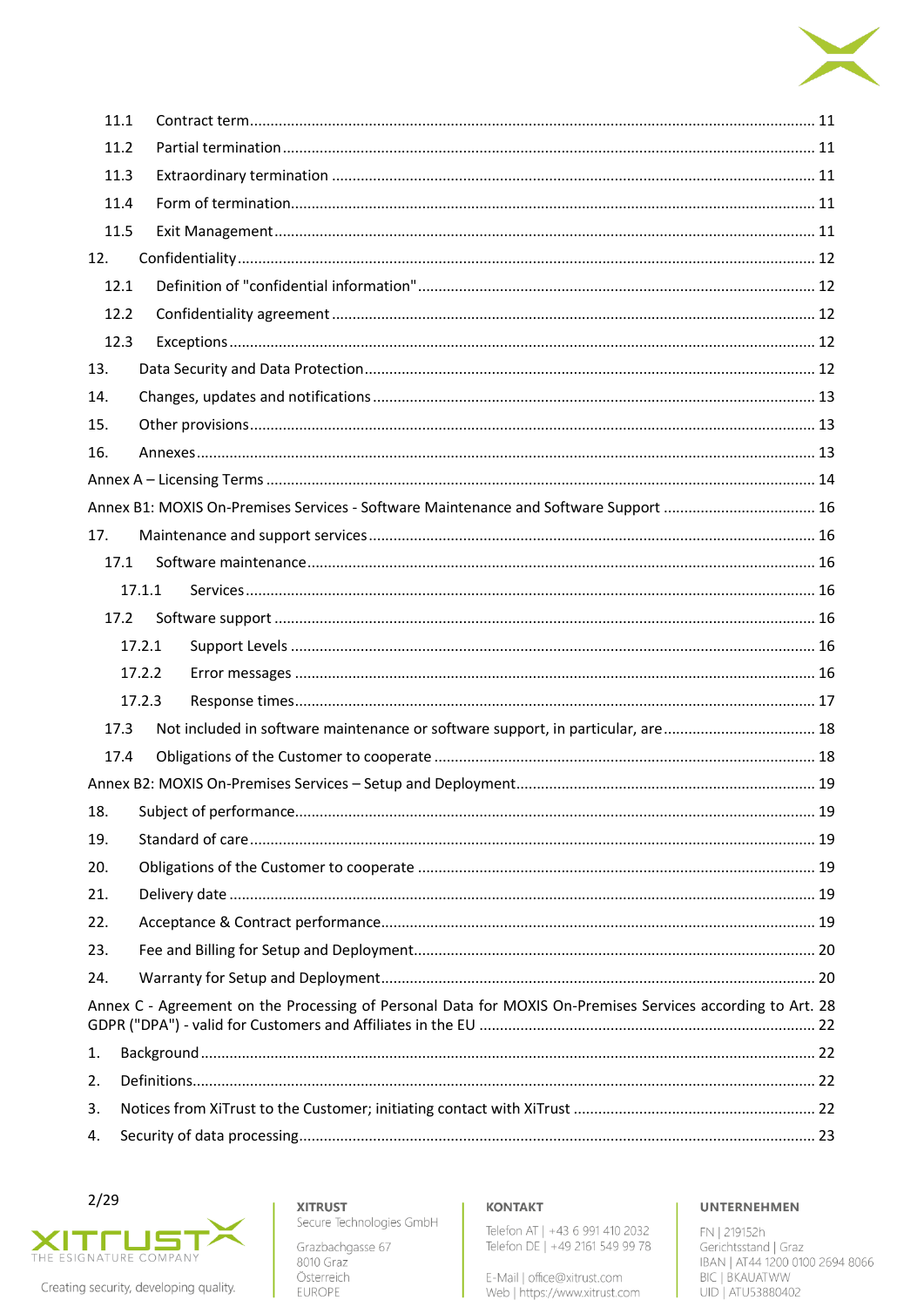

|    | 4.1 |                                                                                               |  |  |
|----|-----|-----------------------------------------------------------------------------------------------|--|--|
|    | 4.2 |                                                                                               |  |  |
|    | 4.3 |                                                                                               |  |  |
| 5. |     |                                                                                               |  |  |
|    | 5.1 |                                                                                               |  |  |
|    | 5.2 |                                                                                               |  |  |
|    | 5.3 |                                                                                               |  |  |
|    | 5.4 |                                                                                               |  |  |
| 6. |     |                                                                                               |  |  |
| 7. |     |                                                                                               |  |  |
| 8. |     |                                                                                               |  |  |
|    | 8.1 |                                                                                               |  |  |
|    | 8.2 |                                                                                               |  |  |
|    | 8.3 |                                                                                               |  |  |
|    | 8.4 |                                                                                               |  |  |
| 9. |     |                                                                                               |  |  |
|    |     | Attachment 1 to Annex C – Subject, purpose and duration of the processing of personal data 26 |  |  |
|    |     |                                                                                               |  |  |



**XITRUST** Secure Technologies GmbH

Grazbachgasse 67<br>8010 Graz Österreich **EUROPE** 

### **KONTAKT**

Telefon AT | +43 6 991 410 2032<br>Telefon DE | +49 2161 549 99 78

E-Mail | office@xitrust.com<br>Web | https://www.xitrust.com

#### **UNTERNEHMEN**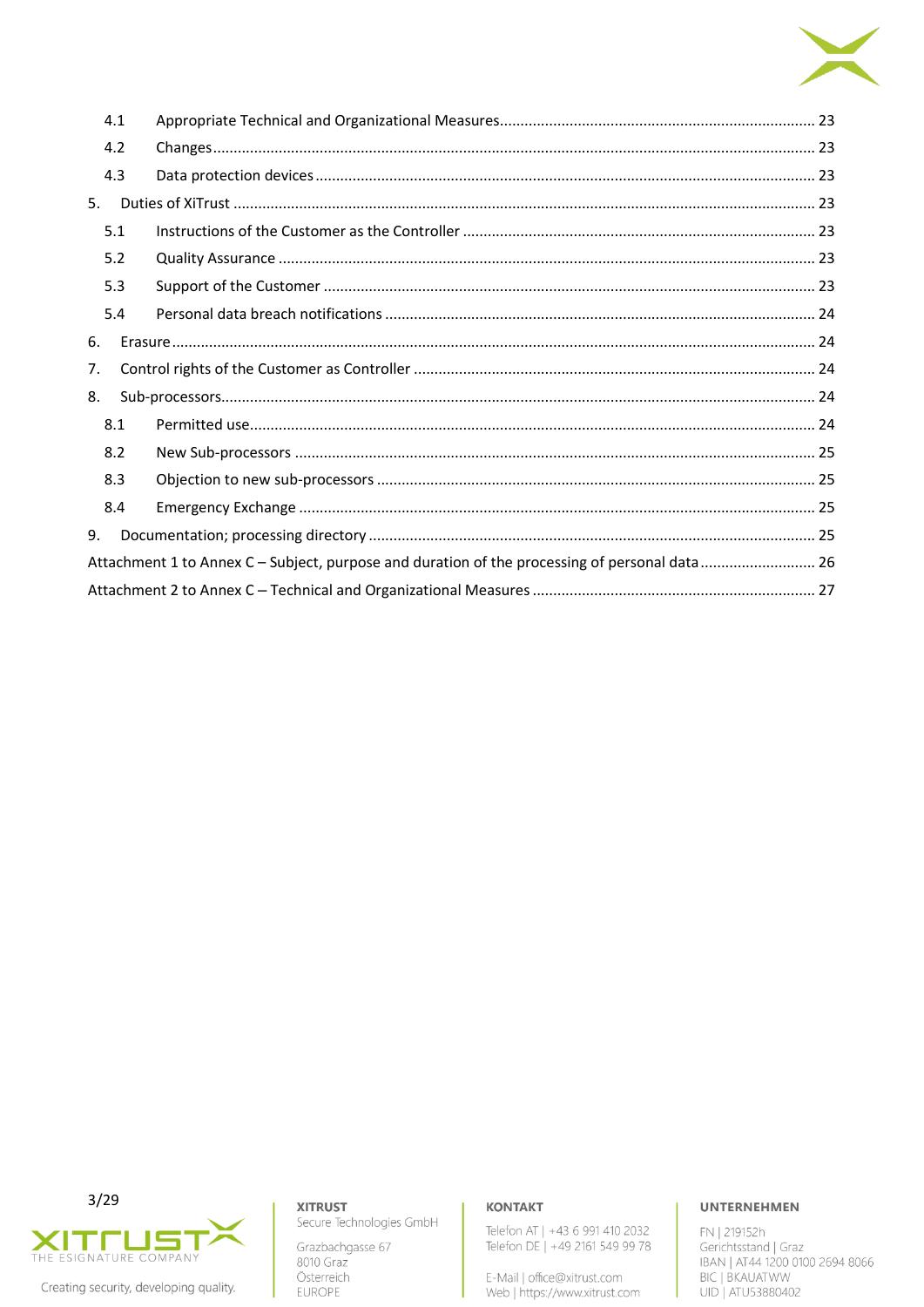

## <span id="page-3-0"></span>**1. Scope**

These MOXIS Enterprise On-Prem Subscription provisions (including all annexes and documents referred to) govern the contractual relationship between the Customer and XiTrust Secure Technologies GmbH, FN 219152h, headquartered in A-8010 Graz, Grazbachgasse 67, referred to below as "XiTrust", for the use of the "MOXIS" software as an on-premises solution (as defined below).

## <span id="page-3-1"></span>**2. Conclusion of contract**

The contract is only deemed concluded if XiTrust, upon receiving the written order of the Customer, in the form of the proposal signed by the Customer, including the MOXIS Enterprise On-Prem Subscription provisions, has transmitted a written order confirmation to the Customer. It is agreed that the Customer accepts the exclusive validity of these MOXIS Enterprise On-Prem Subscription provisions in any case of usage of MOXIS. All contracts bind XiTrust only in the scope offered in writing in the proposal, including these MOXIS Enterprise On-Prem Subscription provisions ("Contract").

Any deviating conditions, especially those contained in the order, shall not become part of the Contract.

## <span id="page-3-2"></span>**3. Definitions**

**Authorized user:** refers to a natural person employed by the Customer, its affiliates or their business partners, to whom access authorization for MOXIS has been granted by the Customer or its affiliates or their business partners.

**Documentation:** refers to the MOXIS user handbook made available digitally

**Setup and Deployment**: refers to the services of XiTrust for setup and deployment of MOXIS in the Customer's data center according to Annex B2

**Business partner:** refers to a company requiring access to MOXIS in connection with the processing of the Customer's internal business transactions or those of its affiliates, e.g. customers, service providers, suppliers of the Customer or its affiliates.

**Customer:** refers to the company with which XiTrust concludes the Contract for MOXIS Enterprise On-Prem Subscription

Customer data: all content, materials, data, personal data and information collected from authorized users by MOXIS, derived from its use and stored in MOXIS, along with support data

 **Personal data:** please refer to the definition in Annex C

 **Support data:** all data that the Customer provides through his interaction to receive the XiTrust support services or which is collected by XiTrust

**Customer Data Center (DC):** designates the Customer's network or data center in which MOXIS is run, as well as where customer data is stored and processed

**Term:** refers to the minimum term agreed in the Contract, subject to any relevant extension term(s) – where applicable

**Licensing conditions:** refers to the conditions for the use of the MOXIS Enterprise On-Prem Subscription according to the proposal and Annex A

**MOXIS:** refers to the web-based MOXIS software application, along with the QES interface, including documentation. MOXIS is a software application for (eIDAS and ZertES) legally compliant electronic signature of digital documents.

**MOXIS Materials:** refers to the materials provided by XiTrust to the Customer prior to or within the scope of contractual performance of services, including the materials arising from the rendering of maintenance and service deliverables or consulting service, where applicable, for the Customer or its affiliates



Creating security, developing quality.

**XITRUST** Secure Technologies GmbH

Grazbachgasse 67 8010 Graz Österreich **EUROPE** 

**KONTAKT** 

Telefon AT | +43 6 991 410 2032 Telefon DE | +49 2161 549 99 78

E-Mail | office@xitrust.com Web | https://www.xitrust.com

#### **UNTERNEHMEN**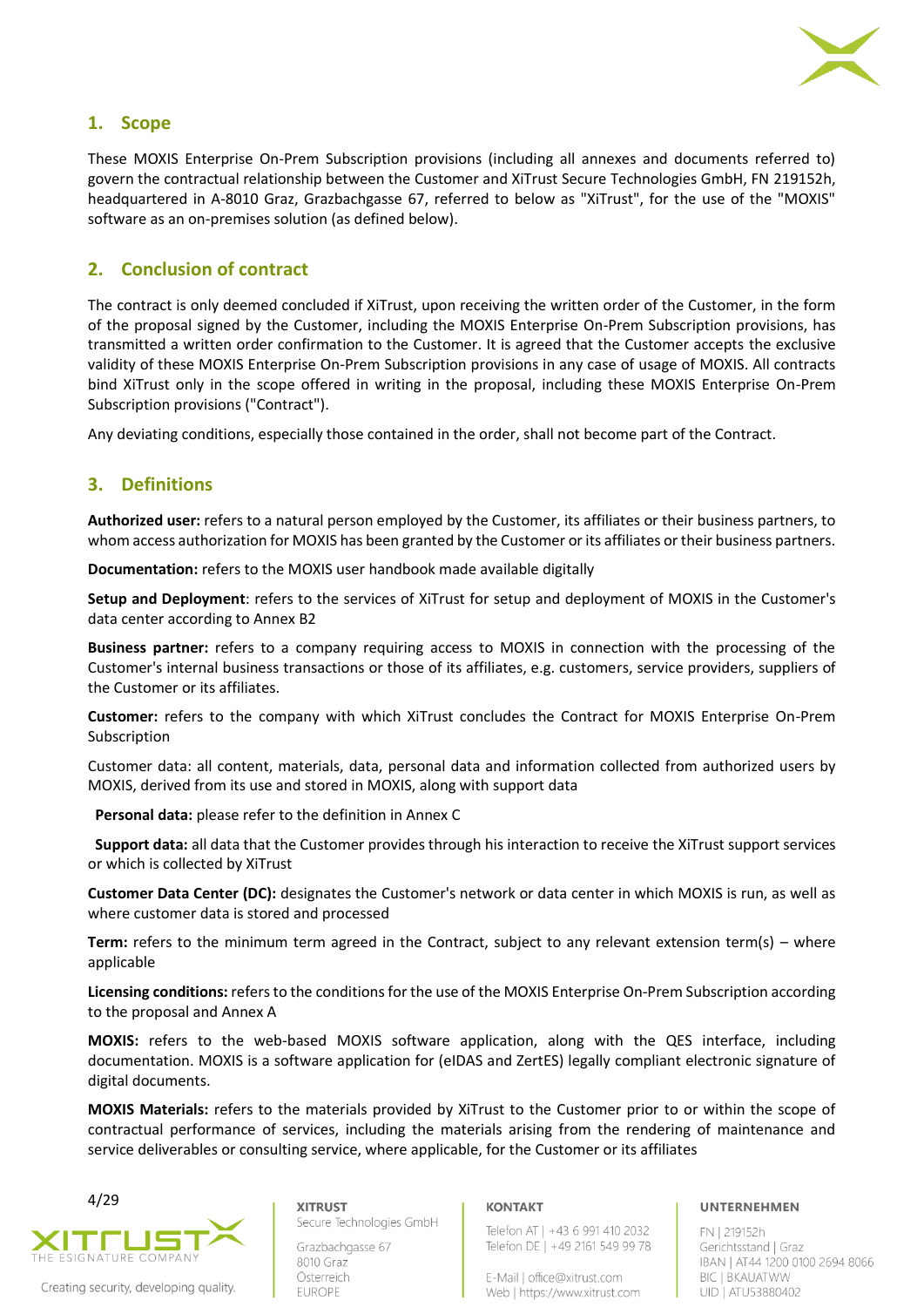

**MOXIS On-Premises:** refers to the independent running of MOXIS by the Customer in the Customer's data center

**MOXIS On-Premises Services:** refer to the services to be provided by XiTrust in terms of software maintenance and software support, as well as setup and deployment of MOXIS in the Customer's data center. The provisions for software maintenance and software support are found in Annex B1, and the provisions on setup and deployment are found in Annex B2

**QES interface & QRS module:** refers to the interface for qualified electronic signature in MOXIS

**Maintenance and support services:** refers to the deliverables by XiTrust for software maintenance and software support within the scope of the MOXIS Enterprise On-Prem Subscription according to Annex B1

**Subscription:** refers to the fixed-term provision of MOXIS for the term of the contract in exchange for payment of the agreed fee

**Affiliates:** are affiliated companies of the Customer as defined in Article 15f Joint Stock Corporation Act (AktG)

**Contractual year**: refers to the 12-month period, beginning with the month when the contract is concluded, as well as the respective following periods during the term of contract

**Trust service provider/certification service provider (TSP):** refers to the trust service provider (eIDAS) or certification service provider (ZertES) in connection with the signature service

**Certificates:** refers to the qualified certificates of the respective TSP as a prerequisite for electronic signatures

**Access authorization:** entitles authorized users contractually compliant access to MOXIS, please see in particular the licensing conditions according to Annex A

## <span id="page-4-0"></span>**4. MOXIS Enterprise On-Prem Subscription Scope of Performance**

XiTrust makes MOXIS available to the Customer for the term of the contract, maintaining it according to these provisions, in exchange for payment of the agreed the fee. The software is not provided in perpetuity (purchase).

XiTrust is entitled to render the contractually agreed deliverables through third parties as subcontractors.

Within the scope of continuous improvement and further development of MOXIS, new functions and services may be added, amended or eliminated during the term of contract, to the extent that this does not lead to a material limitation of the contractually agreed deliverables, the achievement of the contract purpose is not jeopardized as a result, and the adjustment is reasonable for the Customer.

If XiTrust develops additional modules, language versions and/or new functionalities of MOXIS during the term, XiTrust can adopt them at its own discretion in the standard functionalities of the MOXIS Enterprise On-Prem Subscription and make them available to the Customer (e.g. within the scope of an update) at no additional fee, or offer them to the Customer in exchange for a corresponding increase of the user fee within the scope of new additions or additional add-on packages that can be purchased separately. Customer has no entitlement to such newly developed modules, language versions and/or functionalities being made available (for free).

## <span id="page-4-1"></span>**4.1 Rights of use**

## <span id="page-4-2"></span>**4.1.1 Granting of Rights**

XiTrust grants the Customer and its affiliates the non-exclusive, non-transferable, non-sublicensable right to use the MOXIS Enterprise On-Prem Subscription, limited to the term for use, exclusively for processing the Customer's own transactions and those of its affiliates, always in compliance with the contract, in particular with the licensing conditions.

The right of use to the QES interface is granted exclusively in connection with the QRS module (Qualified Remote Signature) in MOXIS (please refer to Section 4.2 "Scope of Function").



**XITRUST** Secure Technologies GmbH

Grazbachgasse 67 8010 Graz Österreich **EUROPE** 

#### **KONTAKT**

Telefon AT | +43 6 991 410 2032 Telefon DE | +49 2161 549 99 78

E-Mail | office@xitrust.com Web | https://www.xitrust.com

#### **UNTERNEHMEN**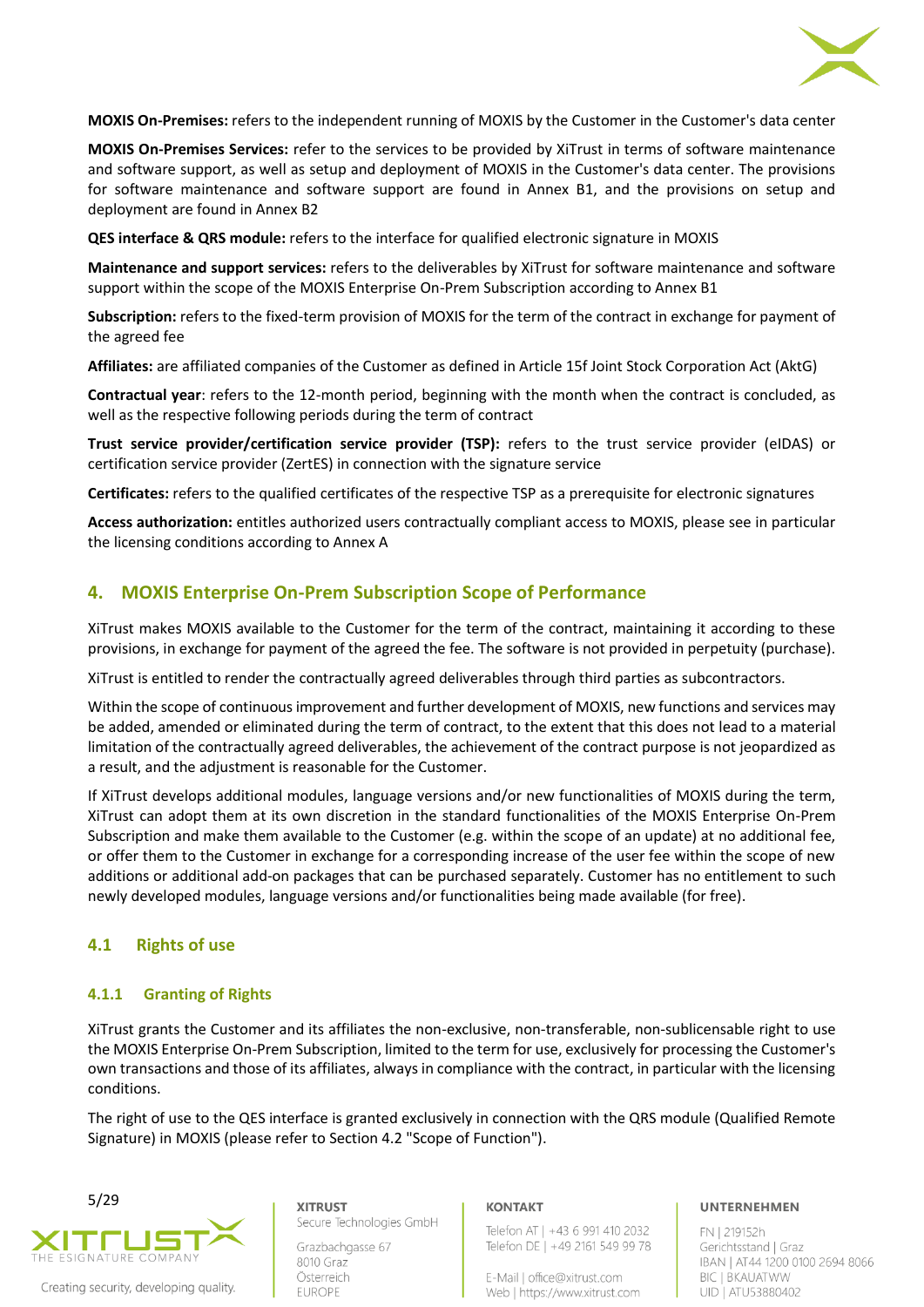

The MOXIS Enterprise On-Prem Subscription is allowed to be deployed by the Customer exclusively for intended use for the contractual purpose. Any use of the MOXIS Enterprise On-Prem Subscription beyond these terms, in particular making the service available to third parties (with or without a commercial intent) is impermissible. To the extent that the MOXIS Cloud Service is used by the Customer and its affiliates for inviting third parties as authorized users, to sign documents for joint purposes, this form of use by third parties is permissible.

All rights extending beyond the rights granted in this Section, in particular the right to the reproduction, dissemination, including renting to third parties, for processing as well as making the service publicly available, are reserved by XiTrust. When using the MOXIS Enterprise On-Prem Subscription, the Customer and its affiliates are not allowed to copy, translate, disassemble, decompile, reverse engineer or otherwise modify or create derivative works (provided this is not contradictory to any mandatory law or required for the fulfillment of the contractual purpose). The Customer and its affiliates are not allowed to use the MOXIS Enterprise On-Prem Subscription in a manner in violation of applicable law.

The Customer is liable towards XiTrust for the use of the MOXIS Enterprise On-Prem Subscription by the Customer, its affiliates and business partners, as well as authorized users, in conformity with the stipulations in the contract.

XiTrust is entitled to end the use entitlement of the Customer for good cause. Good cause is defined as every persistent and material breach of the provisions of the contract by the Customer, in particular if the Customer violates the terms concerning the granting of usage rights, e.g. licensing conditions, and does not remedy this breach upon request by XiTrust within 30 days of the breach being noticed by XiTrust. Please refer also to Section 4.1.2 Validation

In cases where the use authorization of the Customer is ended, the Customer shall immediately refrain from using the software, return it to XiTrust and delete all copies of MOXIS. The Customer shall provide XiTrust written confirmation that this has been completed.

Other rights of XiTrust shall remain unaffected by this.

## <span id="page-5-0"></span>**4.1.2 Verification**

XiTrust is entitled to verify use in conformity to the existing contract with respect to the number of signatures rendered through the MOXIS Enterprise On-Prem Subscription as well as compliance with licensing terms according to Annex A via automated monitoring, or if and when necessary, after advance written notice and agreeing upon a date with the Customer. The Customer is obliged to support XiTrust in the course of verification at its own expense, and to grant XiTrust access to the information needed by means of remote access, as well as any other information relevant for the verification. If the verification shows evidence of any use of the MOXIS Enterprise On-Prem Subscription that is not in compliance with the contract, the Customer obliges to remedy the non-compliant use within a period of 30 days after discovery of the non-compliant use by XiTrust.

Within the scope of verification, XiTrust uses information provided by the Customer exclusively for purposes of verification.

## <span id="page-5-1"></span>**4.2 MOXIS Scope of Functions**

The documentation current upon conclusion of contract is made available at the latest with access to the MOXIS Enterprise On-Prem Subscription.

The respective current range of functions of the MOXIS Enterprise On-Prem Subscription is made available in a "feature list" that can be retrieved online as an overview, available at [https://www.xitrust.com/](https://www.xitrust.com/en/products/xitrust-moxis/moxis-features-and-pricing/)  [en/products/xitrust-moxis/moxis-features-and-pricing/.](https://www.xitrust.com/en/products/xitrust-moxis/moxis-features-and-pricing/)

Designation of the corresponding TSP, along with the range of functions of the signature services, occurs in the proposal.



Creating security, developing quality.

**XITRUST** Secure Technologies GmbH

Grazbachgasse 67 8010 Graz Österreich **EUROPE** 

#### **KONTAKT**

Telefon AT | +43 6 991 410 2032 Telefon DE | +49 2161 549 99 78

E-Mail | office@xitrust.com Web | https://www.xitrust.com

#### **UNTERNEHMEN**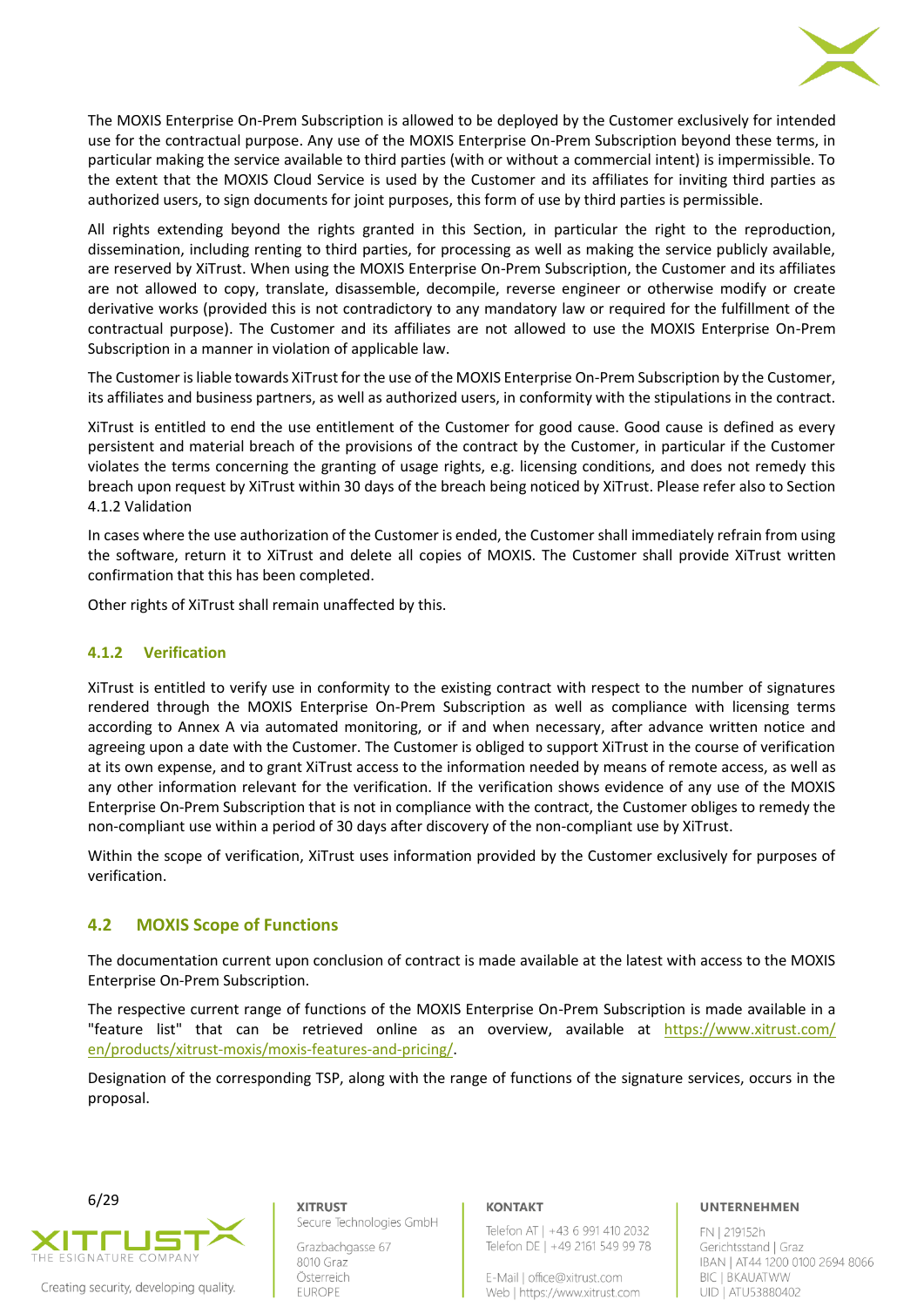

## <span id="page-6-0"></span>**4.3 On-Premises Scope of Performance**

XiTrust makes MOXIS available to the Customer in the customer data center during the term of contract. It is the Customer's responsibility to ensure availability, performance and corresponding storage space.

The Customer grants XiTrust all rights necessary for the performance of the contract to process the Customer data in accordance with Annex C. Please also refer to Section 13. "Data Security and Data Protection".

## <span id="page-6-1"></span>**4.4 Warranty**

XiTrust is obliged to maintain the scope of services and functions defined in Sections 4.2 and 4.3 of the MOXIS Enterprise On-Prem Subscription during the term of contract.

XiTrust warrants that the rights of use of the MOXIS Cloud Service granted to the Customer in accordance with Section 4.1.1 do not violate the rights of third parties. Please refer to Section 6 Freedom from third party rights.

The warranty for MOXIS On-Premises Services is governed by the Annexes, Software Maintenance and Software Support in Annex B1 and for Setup and Deployment in Annex B2.

### <span id="page-6-2"></span>**4.4.1 No validity of the warranty**

The warranty does not apply

- $\checkmark$  for defects due to operating errors and non-observance of safety measures or to the Customer's failure to exercise duties of care, unless the Customer proves that the defects also occur despite compliance with duties of care,
- ✓ for customer data modified by the Customer through other programs or tools of the Customer or third parties, so that it becomes inconsistent in terms of the use of MOXIS,
- ✓ in case of self-initiated interventions or modifications of MOXIS or MOXIS On-Premises Services by the Customer, such as changes, adaptations, connection with other programs by the Customer or third parties and/or after use contrary to the contract, unless the Customer proves that the defect exists independently from these changes.

XiTrust cannot be held responsible for the operation and availability of MOXIS in the Customer's data center or the interaction of the services of XiTrust with the system environment, the Customer's organization or the services of third parties (except for vicarious agents of XiTrust), except for the MOXIS On-Premises Services.

XiTrust offers no warranty for the results attained the MOXIS Enterprise On-Prem Subscription, to the extent they are based on the Customer's input. The Customer is therefore obliged to inform Authorized Users to check the content of the documents before signing them.

Force majeure, defined as labor disputes, natural disasters, pandemics, and transport blockades, as well as other circumstances beyond XiTrust's control, release XiTrust from its obligation to perform for as long as these circumstances persist.

## <span id="page-6-3"></span>**5. Liability - Compensation**

The Contractual Parties shall be mutually liable for damages by their employees or vicarious agents caused willfully or through gross negligence, as well as for personal injuries.

Any further liability, as well as liability for consequential damages, is excluded in any case.

In this context, the Customer undertakes to comply with reasonable obligations to mitigate damage. In particular, the Customer shall

• Inform XiTrust immediately concerning any concrete or potentially impending damage,



**XITRUST** Secure Technologies GmbH

Grazbachgasse 67 8010 Graz Österreich **EUROPE** 

#### **KONTAKT**

Telefon AT | +43 6 991 410 2032 Telefon DE | +49 2161 549 99 78

E-Mail | office@xitrust.com Web | https://www.xitrust.com

#### **UNTERNEHMEN**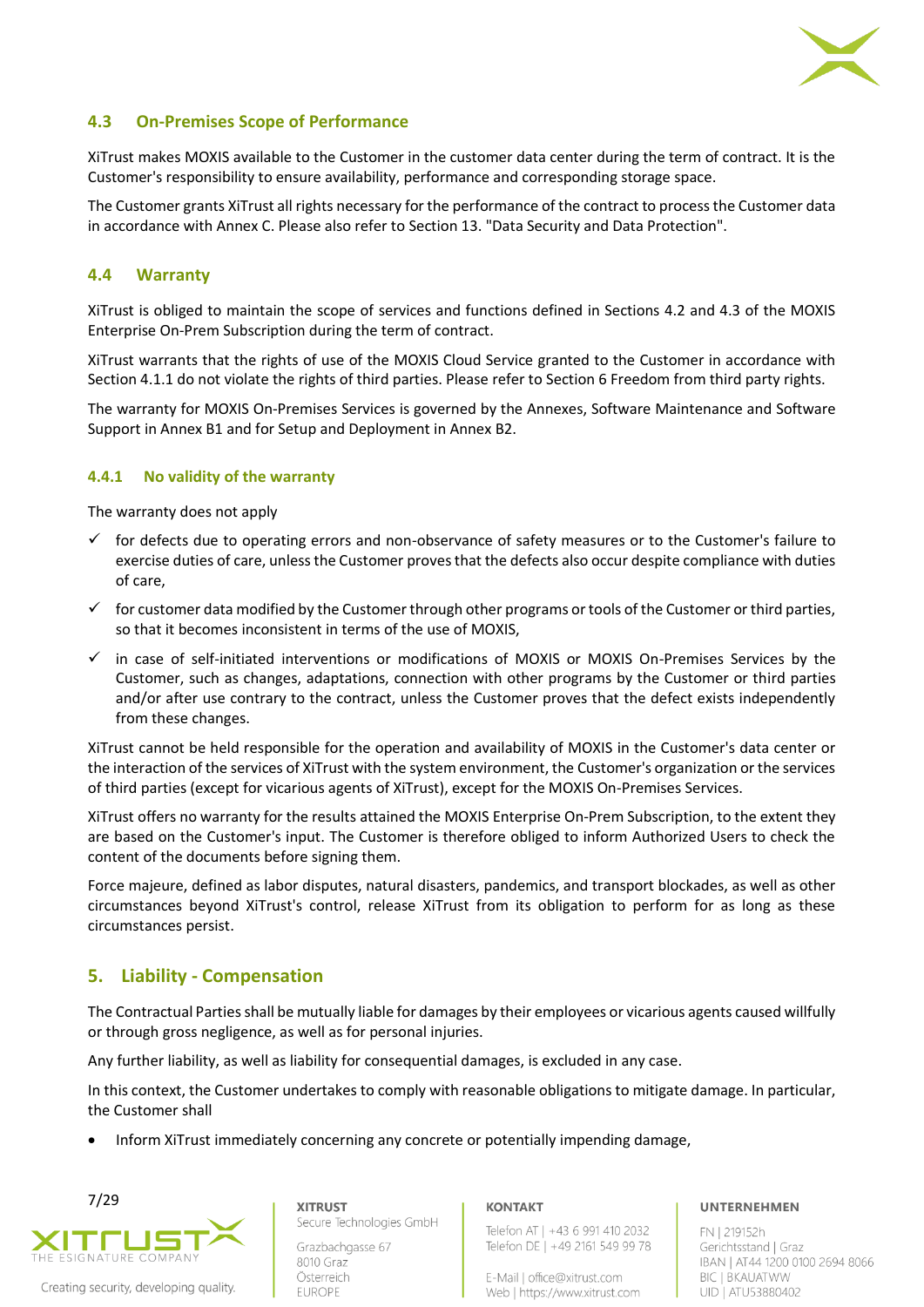

- develop solutions to mitigate damage in cooperation with XiTrust, and
- resort to analogous processes in any case.

A statutory period of limitation of one year shall apply to all claims. Section 4.4.1 applies mutatis mutandis.

## <span id="page-7-0"></span>**6. Freedom from third party rights**

XiTrust indemnifies the Customer against all claims of third parties for the infringement of property or industrial property rights through its lawful use of MOXIS in accordance with the licensing agreement, provided that the Customer has immediately informed XiTrust in writing of the asserted claims, has not made any concessions, acknowledgments, or declarations equivalent to them, and – to the extent legally possible – has left the defense up to XiTrust, providing it with reasonable support or  $-$  if this is not legally possible  $-$  has defended itself against the asserted claims to the best of its ability with reasonable support from XiTrust.

If XiTrust has reason to believe or if it is determined that MOXIS may have infringed the property or industrial property rights of a third party, XiTrust has the option of either modifying MOXIS so that it is no longer in violation of the law (while retaining the contractually agreed properties and the rights of use granted) or procuring a license to continue using MOXIS.

In case none of these options is economically justifiable, XiTrust is entitled to terminate the contract, and XiTrust is obliged to refund the Customer the paid (project) fee for MOXIS and all other miscellaneous fees, such as in particular the maintenance costs, concurrently in exchange for the return of the deliverables provided by XiTrust, including MOXIS, and deducting any benefits derived.

Any claims for damages on the part of the Customer remain unaffected.

The parties shall notify one another immediately in writing (messages to XiTrust are to be directed to office@xitrust.com) in case claims are asserted against them due to infringement upon the industrial property rights of third parties.

The warranty of this Section shall not apply if the infringement of third party industrial property rights is caused due to conduct of the Customer which goes beyond the contractual use or which violates the contract.

In all other respects, the liability provisions pursuant to Section 5.Intellectual Property shall apply.

## <span id="page-7-1"></span>**7. Intellectual Property**

XiTrust is exclusively entitled to the property rights, copyrights and other intellectual property rights to MOXIS, including the source code, along with MOXIS materials. The Customer is granted the non-exclusive rights to use MOXIS as specified in these MOXIS Enterprise On-Prem Subscription Terms.

## <span id="page-7-2"></span>**8. Customer duties of care**

XiTrust points out that the fulfillment of duties of care by the Customer, affiliates, business partners, and authorized users, is an indispensable prerequisite for the provision of the MOXIS Enterprise On-Prem Subscription.

## <span id="page-7-3"></span>**8.1 Obligation to cooperate**

The Customer is obligated to support XiTrust to the best of its ability in the provision of the MOXIS On-Premises Services. The Customer is obligated to immediately provide XiTrust with all information and documents available that are necessary or useful for the performance of the service. The Customer shall specify a technically competent contact person for XiTrust, including representation arrangements, and provide XiTrust with the person's contact information.



**XITRUST** Secure Technologies GmbH

Grazbachgasse 67 8010 Graz Österreich **EUROPE** 

#### **KONTAKT**

Telefon AT | +43 6 991 410 2032 Telefon DE | +49 2161 549 99 78

E-Mail | office@xitrust.com Web | https://www.xitrust.com

#### **UNTERNEHMEN**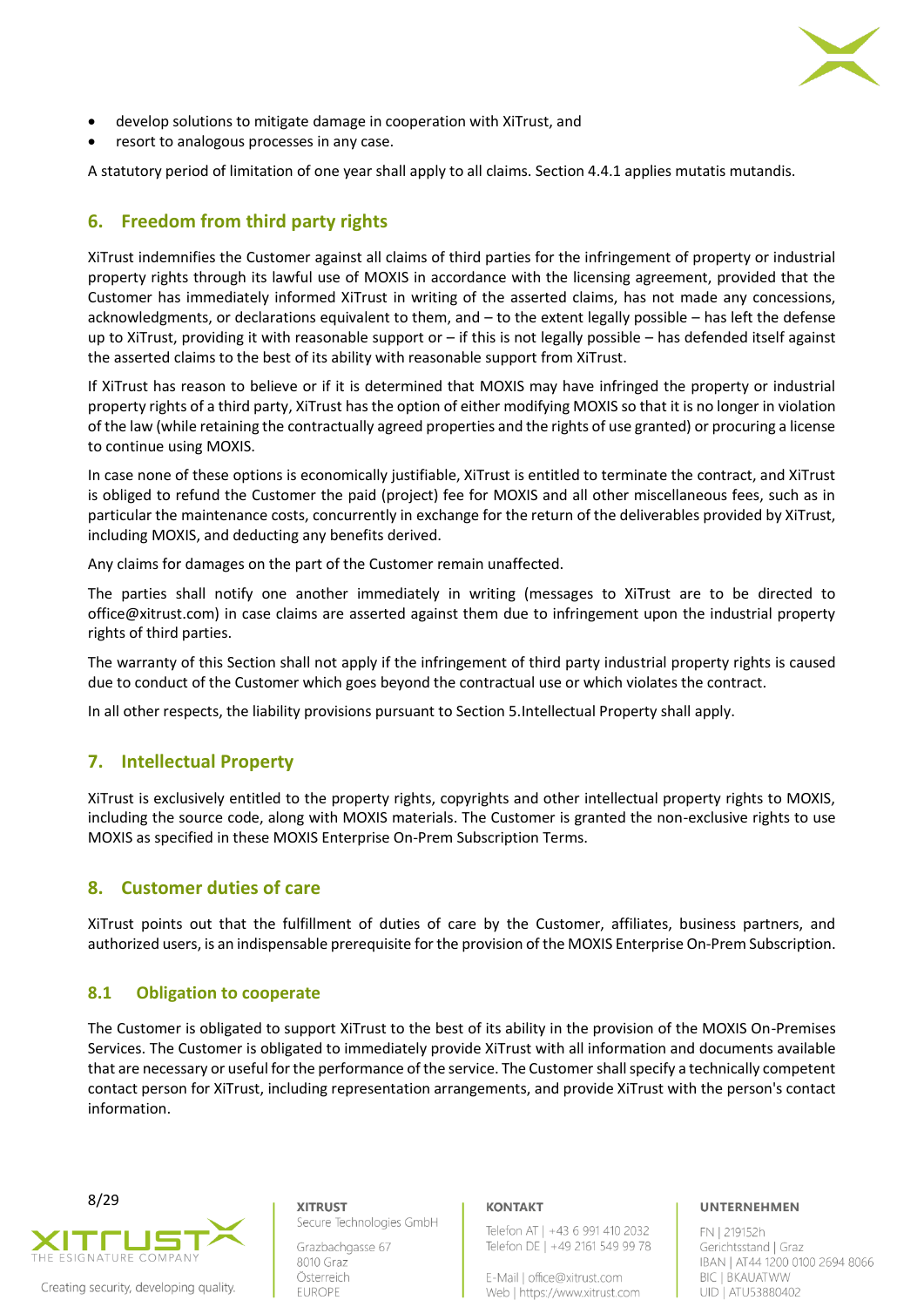

### <span id="page-8-0"></span>**8.2 Duty to warn**

The Customer is obligated to warn XiTrust immediately if the Customer's own systems are compromised and access data, passwords, or electronic keys are spied out which can also be used to compromise the MOXIS Enterprise On-Prem Subscription or if malware is detected in the Customer's own system.

If the Customer recognizes or suspects that his own system has been or is being manipulated or misused, he must inform XiTrust immediately, and XiTrust will immediately revoke the certificate at the revocation service of the TSP. The Customer acknowledges that as a result of such a revocation, no more signatures can be processed via the affected system until a new client authentication certificate is issued through XiTrust and waives any claims whatsoever against XiTrust in this context.

The report to XiTrust can be sent by e-mail to support@xitrust.com or by phone on weekdays (i.e. from Monday to Friday, excluding Austrian public holidays, 24 Dec. and 31 Dec.) between 9:00 a.m. and 5:00 p.m. at +43 699 1410 2033. Unless XiTrust expressly determines that further use of the QRS module in XiTrust MOXIS in combination with the QES interface is permissible, no further signatures may be created via the QRS module in XiTrust MOXIS in combination with the QES interface.

## <span id="page-8-1"></span>**8.3 Compliance with minimum technical requirements**

The Customer is responsible for ensuring that the minimum technical requirements required for the contractual drawdown and use of the MOXIS Enterprise On-Prem Subscription and specified by XiTrust are met according to MOXIS materials.

### <span id="page-8-2"></span>**8.4 No disclosure of access authorization and data**

Disclosure of the access authorization of Authorized Users to the MOXIS Enterprise On-Prem Subscription contrary to the license conditions, in particular to unauthorized third parties, is not permitted. All access data must be kept protected so that third parties cannot access it. The Customer shall warn XiTrust immediately if there is any suspicion that unauthorized third parties may have gained knowledge of the access data.

### <span id="page-8-3"></span>**8.5 Data security measures**

XiTrust points out that MOXIS is not an archiving system, in particular that it is no substitute for the audit-proof archiving of documents, and that customer data in MOXIS is deleted automatically on a regular basis. Therefore, the Customer is responsible for data backup.

### <span id="page-8-4"></span>**8.6 Compliance**

The parties mutually oblige, in connection with the use of the MOXIS Enterprise On-Prem Subscription, to adhere to the contract, all legal provisions that apply, in particular the GDPR and German Data Protection Act (DSG), and shall be mutually liable for this. The Customer also through affiliates and business partners of the Customer, and is liable to XiTrust for this.

### <span id="page-8-5"></span>**8.7 References**

The Customer gives its consent that XiTrust is entitled to name the Customer as a reference to third parties. Any further communications to third parties, in particular marketing measures, shall be coordinated with the Customer.



**XITRUST** Secure Technologies GmbH

Grazbachgasse 67 8010 Graz Österreich **FUROPE** 

#### **KONTAKT**

Telefon AT | +43 6 991 410 2032 Telefon DE | +49 2161 549 99 78

E-Mail | office@xitrust.com Web | https://www.xitrust.com

#### **UNTERNEHMEN**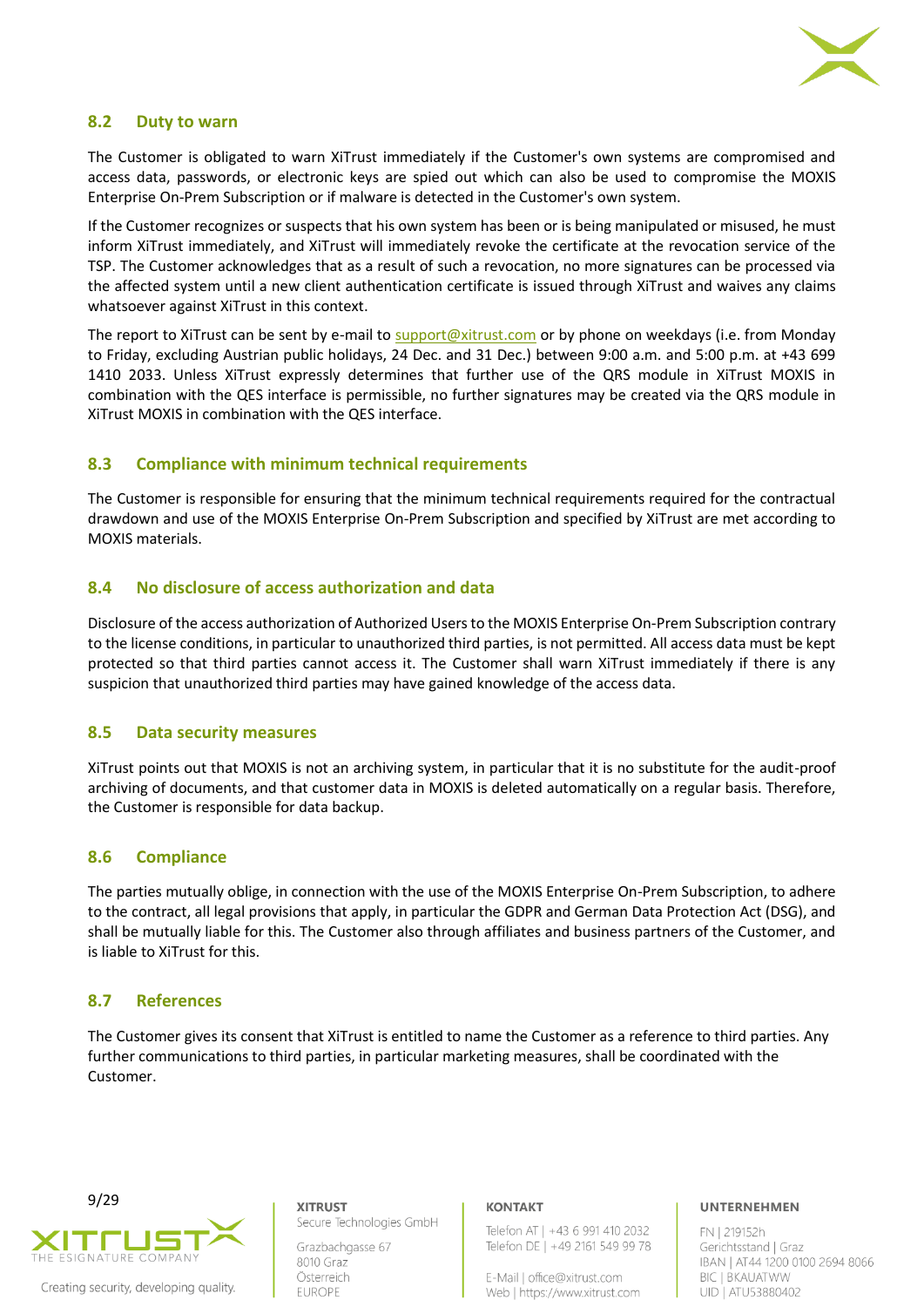

## <span id="page-9-0"></span>**9. Escalation management**

XiTrust always endeavors to solve problems quickly and efficiently. However, if a Customer's concern cannot be satisfactorily resolved by XiTrust employees or via software support, the Customer can send an e-mail describing the circumstances to office@xitrust.com, whereupon the company will seek a solution.

## <span id="page-9-1"></span>**10. Fees**

## <span id="page-9-2"></span>**10.1 Specified fee**

The right to use the MOXIS Enterprise On-Prem Subscription is granted exclusively for the fee specified by XiTrust in the proposal in the form of a basic fee and the fee for setup and deployment according to Annex B2. The basic fee specified in the proposal applies to annual prepayments. The fee for setup and deployment is determined on a time and material basis and is included in the proposal.

The recurring fees specified in the proposal apply in case of annual prepayment.

All fee components are subject to the respective applicable turnover tax. Payments are to be made by the Customer within 14 days of the invoice date without deduction. Objections to the invoice can only be asserted by the Customer in writing within 14 days of the invoice date, stating the reasons.

Value guarantee of all fees is expressly agreed. The consumer price index (CPI) currently published by Statistik Austria or an index replacing it serves as a measure for calculating the stability of value.

It is agreed that all index-based price increases, as well as price changes for purchased services from third parties, will be passed on to the Customer during the term of the contract.

The right of the Customer to set-off or counterclaims is excluded.

The fee provision for MOXIS On-Premises Services – Setup and Deployment is governed in Annex B2.

## <span id="page-9-3"></span>**10.2 Billing**

The billing for the MOXIS Enterprise On-Prem Subscription occurs annually in advance. The basic fee for additional licenses for MOXIS Enterprise On-Prem Subscription purchased during a current contract year will be charged on the first day of the month in which the order is placed for the remaining contract year. With the beginning of the following contract year, all basic fees may be charged in total.

The billing of the number of signatures exceeding the number included in the basic fee takes place annually retroactively after assessment of the executed signatures. Please refer in particular to Section 4.1.2

The billing for MOXIS On-Premises Services – Setup and Deployment is governed in Annex B2.

## <span id="page-9-4"></span>**10.3 Late payment**

If the Customer is in arrears with payment obligations, XiTrust is entitled, at its own discretion, to prohibit the Customer's use of the MOXIS Enterprise On-Prem Subscription and to refuse further services until all outstanding and due invoices have been settled in full, following a prior reminder and the setting of a reasonable grace period (under threat of otherwise being blocked). Further rights of XiTrust due to default of payment by the Customer (in particular to extraordinary termination of the contract) remain unaffected.

The Customer expressly acknowledges this, waiving any claim for damages or other claims against XiTrust.



**XITRUST** Secure Technologies GmbH

Grazbachgasse 67 8010 Graz Österreich **EUROPE** 

#### **KONTAKT**

Telefon AT | +43 6 991 410 2032 Telefon DE | +49 2161 549 99 78

E-Mail | office@xitrust.com Web | https://www.xitrust.com

#### **UNTERNEHMEN**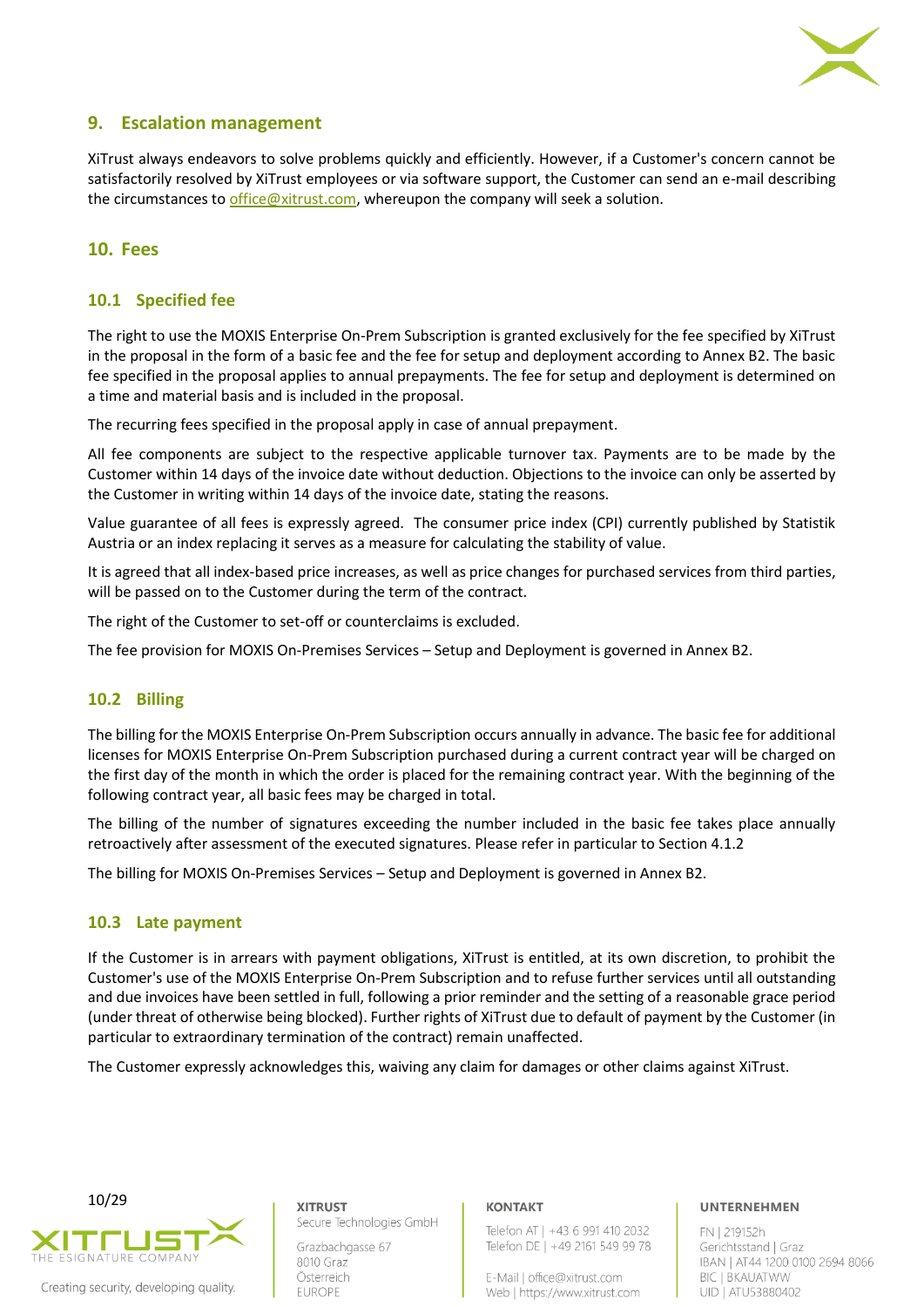

## <span id="page-10-0"></span>**11. Contract term and contract termination**

## <span id="page-10-1"></span>**11.1 Contract term**

The contract has the initial term defined in the proposal, starting from the conclusion of contract ("minimum term"). Thereafter, the contract shall be extended by an additional contract year ("extension term") if it is not terminated in writing by one of the contracting parties with a notice period of 6 (six) months prior to the expiry of the minimum term or the respective extension term.

## <span id="page-10-2"></span>**11.2 Partial termination**

Partial termination of licenses is only permissible if the licensing terms are complied with, in particular the respective minimum term or extension term and the notice period. In this, the license may not fall below the respective minimum license quantity according to the licensing terms and conditions.

## <span id="page-10-3"></span>**11.3 Extraordinary termination**

The right of both contracting parties to extraordinary termination for good cause shall remain unaffected by Sections 11.1 and 11.2. Good cause is deemed to exist in particular in the event of any persistent and material breach of the provisions of the contract by one of the contracting parties, to the extent the contractual condition is not restored within a reasonable period of time, despite a prior written request by the terminating contracting party.

Good cause exists for XiTrust in particular if the Customer is in arrears with payment of the fee, if the Customer violates the terms concerning the granting of usage rights, in particular the licensing conditions, and does not remedy this breach despite being requested to do so by XiTrust within 30 days of the breach being noticed by XiTrust, or in some other way violates essential duties arising from the contract.

At its discretion, XiTrust, if good cause exists based on conduct of the Customer, may initially temporarily prohibit the Customer's access to the MOXIS Enterprise On-Prem Subscription and demand that the Customer remedy the breach of duty or fulfill the contract within a reasonable period of time. Other rights of XiTrust shall remain unaffected by this.

## <span id="page-10-4"></span>**11.4 Form of termination**

Any termination must be in writing to be effective.

A notice of termination by the Customer to XiTrust is to be sent by e-mail to accounting@xitrust.com.

### <span id="page-10-5"></span>**11.5 Exit Management**

Upon the end of the term, the Customer is no longer authorized to use MOXIS, the MOXIS On-Premises Services, or XiTrust confidential information.

For 30 calendar days after the end of the term, XiTrust will only grant the Customer and affiliates access to MOXIS for the sole purpose of backing up data. Any subsequent use of MOXIS is prohibited.

MOXIS may not necessarily support the software that the Customer provides for extraction. XiTrust assumes no liability for the extraction of customer data.

After this period, the authorization for any further use ends and the Customer must return or destroy or delete all copies of MOXIS in his possession or under his control, if necessary with the assistance of XiTrust, and provide XiTrust with written proof that it has fulfilled this obligation within 60 days after the end of the term.



**XITRUST** Secure Technologies GmbH

Grazbachgasse 67 8010 Graz Österreich **FUROPE** 

**KONTAKT** 

Telefon AT | +43 6 991 410 2032 Telefon DE | +49 2161 549 99 78

E-Mail | office@xitrust.com Web | https://www.xitrust.com

#### **UNTERNEHMEN**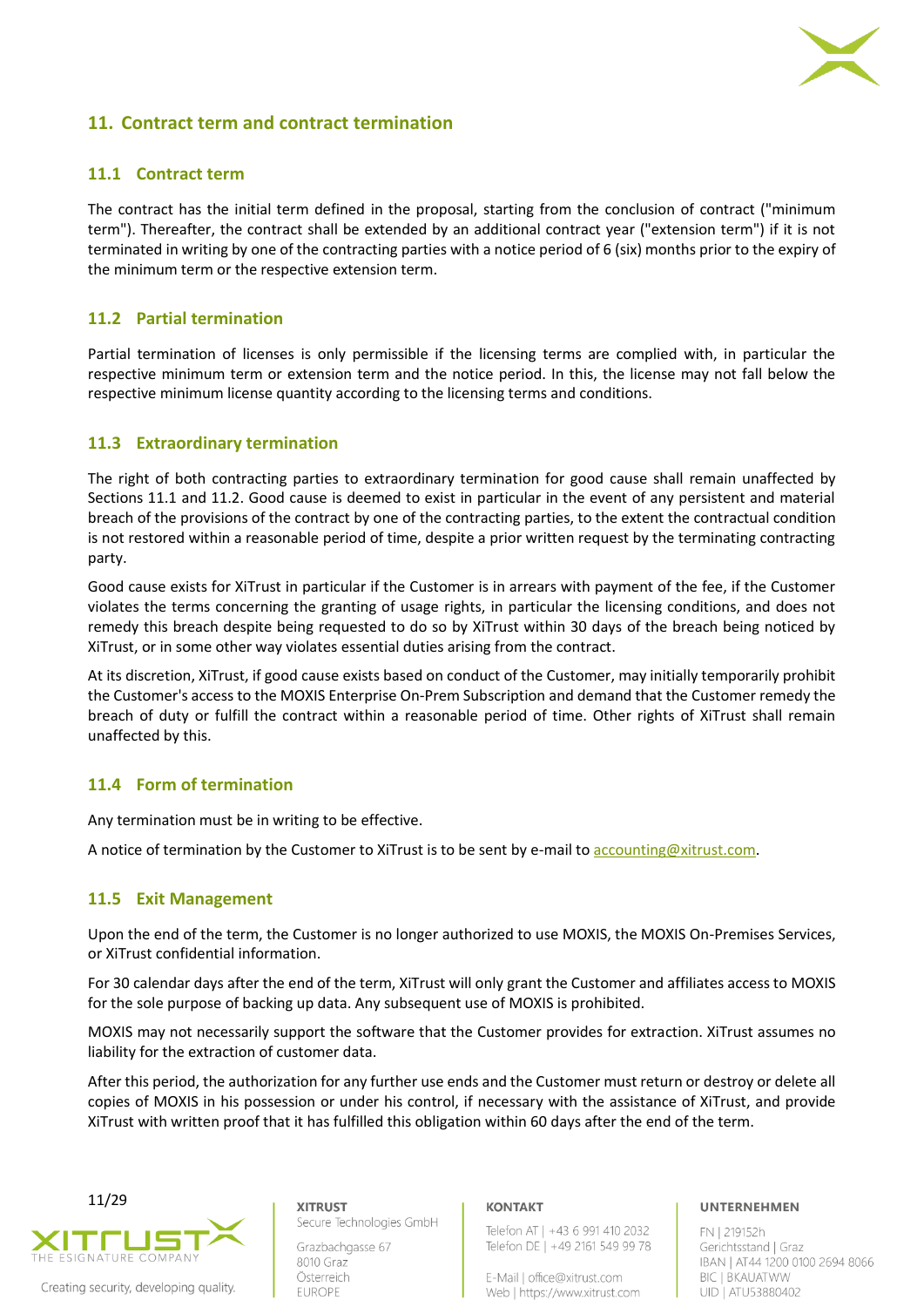

In case the contract has ended, the Customer may be entitled to a pro rata refund of the fee paid in advance for the MOXIS Enterprise On-Prem Subscription for the period after the end of the term, unless there are justified reasons due to the Customer for XiTrust to retain the fee.

With exit management, XiTrust fulfills any return or deletion obligations.

## <span id="page-11-0"></span>**12. Confidentiality**

The Customer and XiTrust agree on a confidentiality obligation that applies without any time limit, whereby each of the parties is considered an Information Recipient.

## <span id="page-11-1"></span>**12.1 Definition of "confidential information"**

"Confidential Information" as defined in this Agreement includes all customer data and information, including trade and business secrets, and all other data, documents, calculations, copies and other materials communicated, delivered or otherwise made available to the Information Recipient by the other party, whether written, verbal, stored electronically or in some other form. Confidential information shall also include any information developed by the Information Recipient on the basis of information provided by the other party.

## <span id="page-11-2"></span>**12.2 Confidentiality agreement**

The Information Recipient obliges to keep all confidential information

(a) top secret and to treat it confidentially and not to disclose it to any third party without prior written consent of the other party – except for the performance of the contract and

(b) exclusively for purposes of fulfilling contractual duties – and in particular not to use or exploit it (directly or indirectly) for own or third-party business purposes.

The Information Recipient shall also impose the obligations under this Agreement on its employees and consultants and shall be liable to the other party for their compliance with the obligations under this Agreement.

## <span id="page-11-3"></span>**12.3 Exceptions**

The obligation to keep the confidential information confidential shall not apply to the extent that

(a) confidential information is public knowledge or is demonstrably already known to the Information Recipient at the time it is provided by the other party, without that knowledge being based on a breach of confidentiality obligations by a third party; or

(b) the Information Recipient has a legal obligation to disclose it (for example, to public authorities).

In case of a disclosure obligation pursuant to Section 12.3 lit (b), the Information Recipient shall inform the other party in writing of the reasons for and scope of the disclosure prior to disclosure – or, if information cannot be provided prior to disclosure, immediately after disclosure.

This does not apply to confidential information which the Information Recipient is required to retain by law or by an official legal act.

## <span id="page-11-4"></span>**13. Data Security and Data Protection**

The data protection measures with regard to the provision of MOXIS On-Premises Services are stipulated in the Technical and Organizational Measures pursuant to Annex C2. XiTrust is entitled to modify the security measures as long as they do not fall below the corresponding security or data protection level.



**XITRUST** Secure Technologies GmbH

Grazbachgasse 67 8010 Graz Österreich **EUROPE** 

#### **KONTAKT**

Telefon AT | +43 6 991 410 2032 Telefon DE | +49 2161 549 99 78

E-Mail | office@xitrust.com Web | https://www.xitrust.com

#### **UNTERNEHMEN**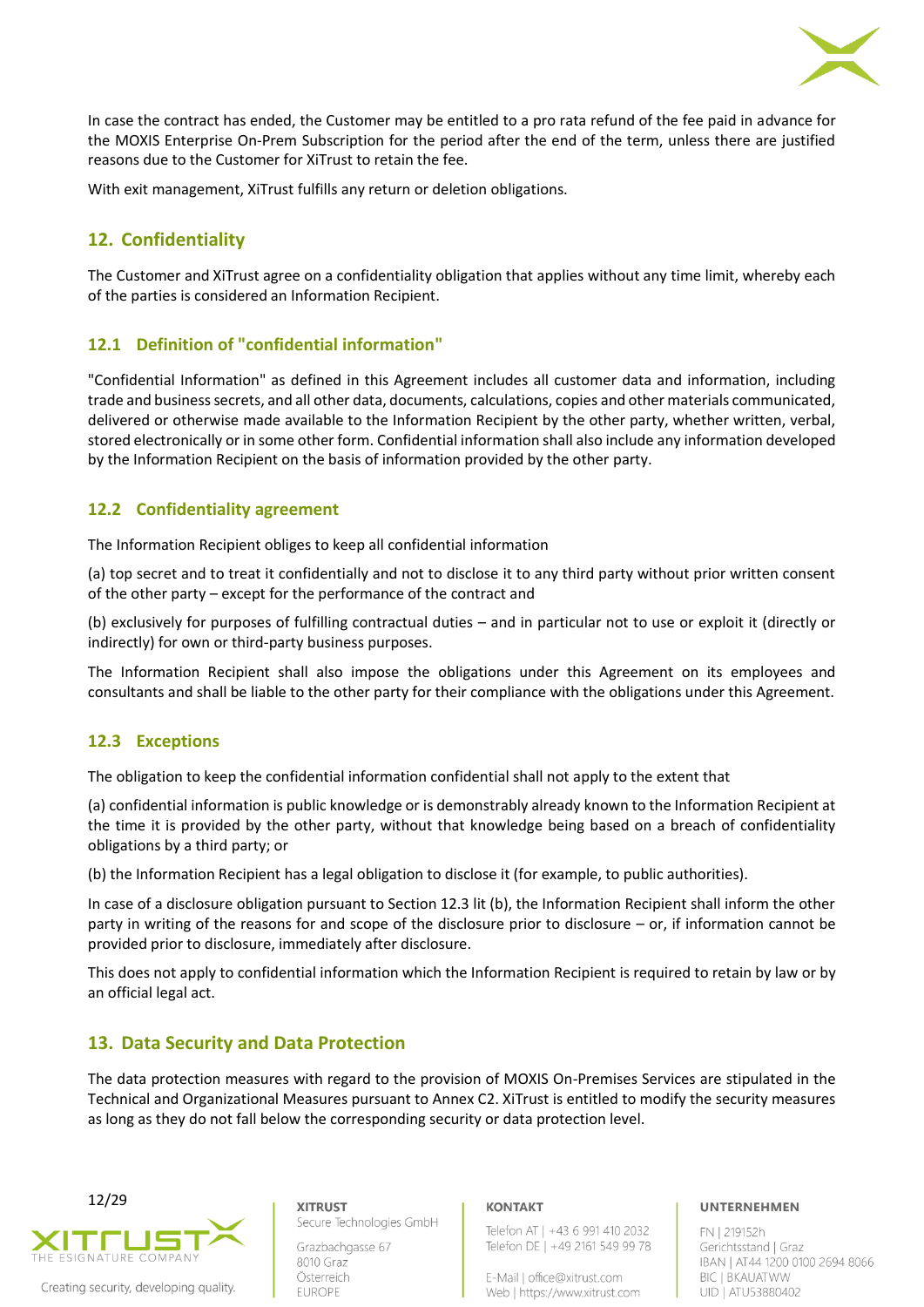

In terms of data protection law, XiTrust is the processor vis-à-vis the Customer concerning the rendering of MOXIS On-Premises Services. Pursuant to Art. 28 GDPR, the Customer and XiTrust are entering into a Data Processing Agreement ("DPA") according to Annex C.

## <span id="page-12-0"></span>**14. Changes, updates and notifications**

Communications and notices to the Customer shall be made electronically by e-mail. The Customer obliges to keep its contact information up to date.

XiTrust may amend these MOXIS Enterprise On-Prem Subscription provisions at any time to reflect any regulatory changes or changes to the MOXIS Enterprise On-Prem Subscription.

XiTrust publishes the amended provisions on the website with the "date of last update". Notifications of upcoming changes to the MOXIS Enterprise On-Prem Subscription terms will be sent via e-mail to Customer at least 30 days prior to the effective date.

If the Customer has a legitimate reason to object to the change, it can terminate the Agreement by giving written notice to XiTrust within 30 days from the date of XiTrust's notice of the change, effective on a date specified by the Customer.

If the Customer does not object for a justified reason within this period, the updated provisions shall apply to the Customer as of the day on which they become effective.

## <span id="page-12-1"></span>**15. Other provisions**

Force majeure, defined as labor disputes, natural disasters, pandemics, and transport blockades, as well as other circumstances beyond XiTrust's control, release XiTrust from its obligation to perform for as long as these circumstances persist.

The contract shall be governed exclusively by Austrian law, excluding the conflict of laws rules and the UN Convention on Contracts for the International Sale of Goods.

Any legal transaction fees shall be borne by the Customer.

All disputes arising out of or in connection with the contract, including the question of its formation, validity, dissolution or nullity, shall be subject to the exclusive jurisdiction of the competent court in Graz, Austria.

The contract is final. No verbal ancillary agreements of any kind exist whatsoever.

Amendments to the contract require the written form; this also applies to an amendment to dispense with the written form requirement.

If any of the provisions of this contract should prove to be wholly or partially invalid, or if a loophole should arise, the validity of the remaining provisions of the contract shall not be affected. The contracting parties are obliged to agree on an effective provision that comes as close as possible to the intended content of the ineffective provision or the loophole in order to replace the ineffective provision or to fill the loophole.

## <span id="page-12-2"></span>**16. Annexes**

Annex A Licensing Terms

Annex B1: MOXIS On-Premises Services - Software Maintenance and software Support

Annex B2: MOXIS On-Premises Services – Setup and Deployment

Annex C: Agreement on order processing according to Art. 28 GDPR, including

Attachment 1 to Annex C – Subject, purpose and duration of the processing of personal data

Attachment 2 to Annex C – Technical and Organizational Measures

13/29



Creating security, developing quality.

**XITRUST** Secure Technologies GmbH

Grazbachgasse 67 8010 Graz Österreich

EUROPE

#### **KONTAKT**

Telefon AT | +43 6 991 410 2032 Telefon DE | +49 2161 549 99 78

E-Mail | office@xitrust.com Web | https://www.xitrust.com

#### **UNTERNEHMEN**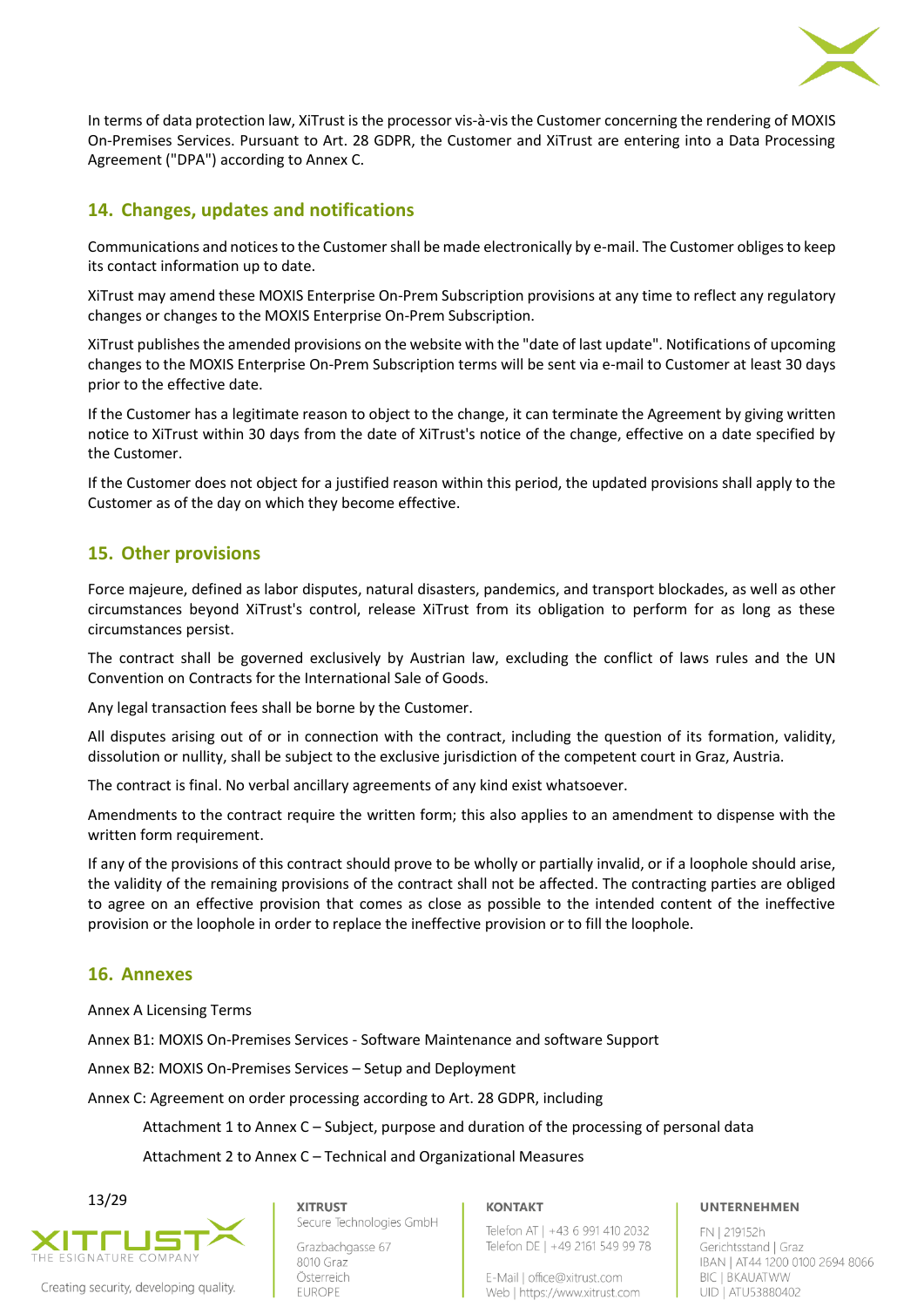

## <span id="page-13-0"></span>**Annex A** – **Licensing Terms**

The licensing conditions according to the proposal and Annex A apply to the use of the MOXIS Enterprise On-Prem Subscription.

A **team user** is a natural person who is authorized to use MOXIS in the directory of the Customer or its affiliates. That is why the number of team users to be licensed must correspond to the number of natural persons authorized in the directory to use MOXIS with their names. Customer must purchase the required number of team user licenses prior to using the MOXIS Enterprise On-Prem Subscription. The purchase of any additionally required team user licenses by the Customer must also be made before the MOXIS Enterprise On-Prem Subscription is used by other natural persons.

MOXIS may not be used by 2 or more persons claiming to be the same team user or by generic and non-natural persons (e.g. departments). The access details for MOXIS are not allowed to be used more than once or by more than one person at the same time. However, they may be transferred from one person to another if the original user is no longer authorized to use MOXIS in the directory.

If a team user is not an employee of the Customer or its affiliates, his use of MOXIS is permitted only for processing the Customer's own business transactions and those of its affiliates.

Indirect use: If orders are handed over in MOXIS per web service for processing, it is necessary for the client to be licensed as a team user.

The price for a team user results from the average allocation of the rights to the natural persons of a company authorized to use MOXIS in the directory (creating orders, signing, approving etc.).

**An internal and external guest user** is a natural person who is not a team user, but who is invited by a team user via the corresponding functionality of MOXIS to jointly sign a job. External guest users are business partners of the Customer or other natural persons. Internal guest users are employees of the Customer or its affiliates. Internal guest users may be invited once per quarter by team users to collaboratively sign a job.

**Administrators** have administrative rights only and are not included in the number of team users to be licensed.

An **order** is any individual process for providing a document with an electronic signature, from its creation by the client to its successful or unsuccessful completion by the signature or refusal of all invitees. The successful completion of an order provides the document with an electronic signature.

**Parallel guest user orders** are the open orders that are in the respective customer file at the same time. The possible number of parallel orders including at least one guest user is specified in the proposal.

A **batch/batch signature** consists of the simultaneous signature of up to a max. of 100 open orders per team user in a single procedure via the relevant functionality in MOXIS. For each such transaction, only one QES or SES signature is used from the common credit pool (batch signature).

A **QES signature** is a qualified electronic signature in accordance with Regulation (EU) No. 910/2014 on electronic identification and trust services for electronic transactions in the internal market (eIDAS Regulation) or in accordance with the Federal Law on Certification Services in the Area of Electronic Signature (Federal Electronic Signature Act, ZertES). The QES signature is based on a qualified eIDAS certificate of the signatory. In addition to



**XITRUST** Secure Technologies GmbH

Grazbachgasse 67 8010 Graz Österreich **FUROPE** 

#### **KONTAKT**

Telefon AT | +43 6 991 410 2032 Telefon DE | +49 2161 549 99 78

E-Mail | office@xitrust.com Web | https://www.xitrust.com

### **UNTERNEHMEN**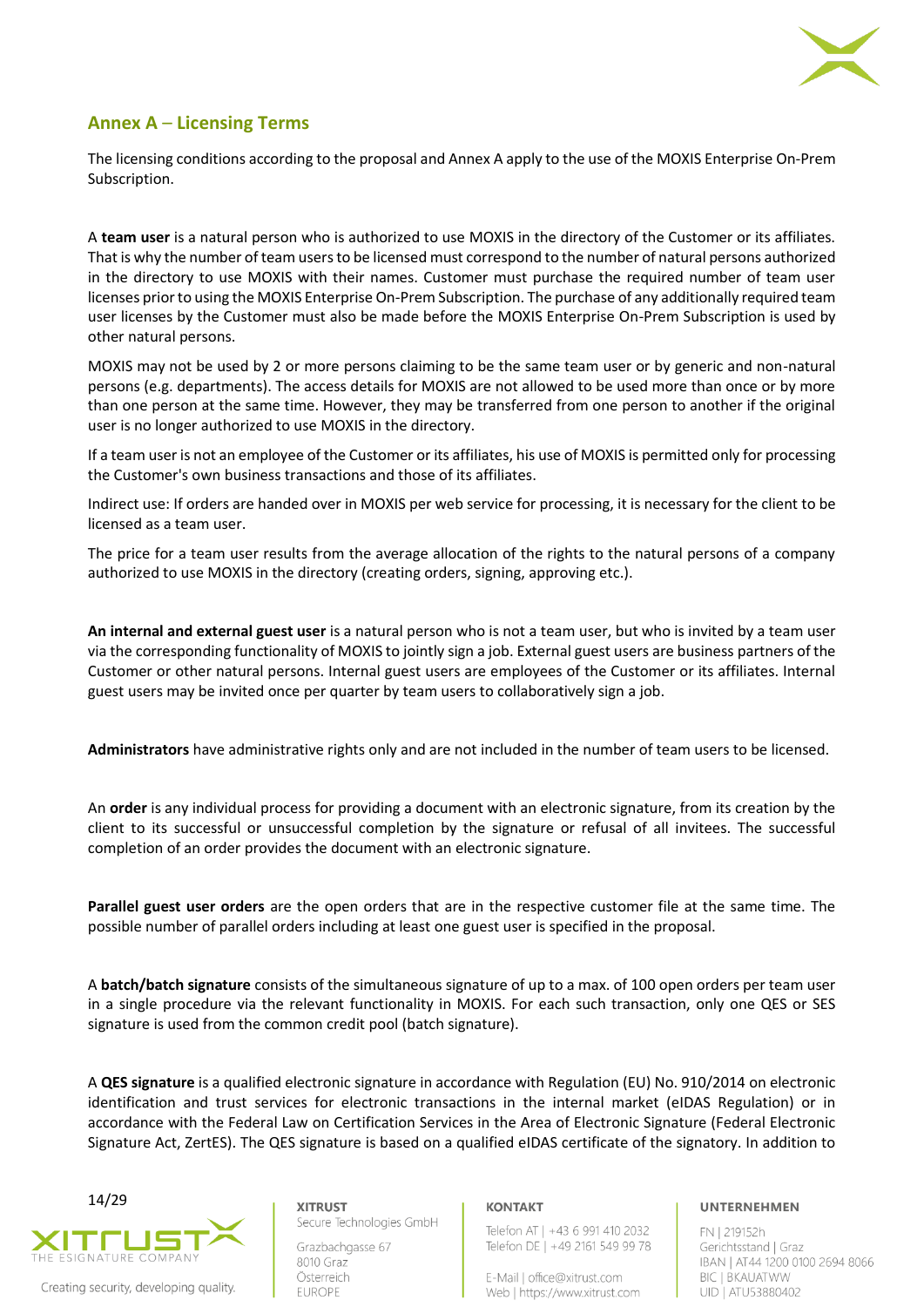

guaranteeing the authenticity and integrity of the document, specifying the time and place of the signature, visualizing the signatory's personal signature image and other information, the QES ensures the signatory's identity in accordance with the highest possible legal requirements.

**SES signature** is a simple electronic signature (=simple/standard) according to the eIDAS regulation or ZertES. This does not require a certificate from the signatory. In MOXIS, the SES is represented by an electronic seal, ensuring authenticity and integrity of the document, as well as the time and place of the signature. The visualization occurs by embedding the personal signature image of the signatory.

A **seal** is an electronic seal in accordance with the eIDAS regulation or ZertES. Depending on the hosting version, this is either in the name of the Customer or "XiTrust Secure Technologies GmbH".

**Certificate** for electronic signatures according to the eIDAS regulation or ZertES is an electronic certificate linking electronic signature validation data to a natural person and confirming at least the name or pseudonym of this person. The identity is confirmed by the qualified trust service provider or the certification service provider in accordance with the highest possible legal requirements.

**Signature Credit Pool** refers to the respective annual total of SES or QES signatures available to the Customer. Each team user draws from this common pool with each signature rendered.

**Fair-use signature exceedance** refers to a one-time exceedance of the available QES and/or SES signature credit pool of up to 2% within a contract year, which does not result in any additional billing. If the available quota is exceeded again within a contract year, the additional signatures equivalent to the exceedance will be charged. The applicability of fair use is determined in the proposal.

**Directory** refers to (a) the electronic directory service of the Customer or its affiliates, representing the authorization structure of its employees or (b) the electronic team user directory in MOXIS, which represents the authorizations of the team users of the Customer or its affiliates.



Creating security, developing quality.

**XITRUST** Secure Technologies GmbH

Grazbachgasse 67 8010 Graz Österreich **EUROPE** 

#### **KONTAKT**

Telefon AT | +43 6 991 410 2032 Telefon DE | +49 2161 549 99 78

E-Mail | office@xitrust.com Web | https://www.xitrust.com

#### **UNTERNEHMEN**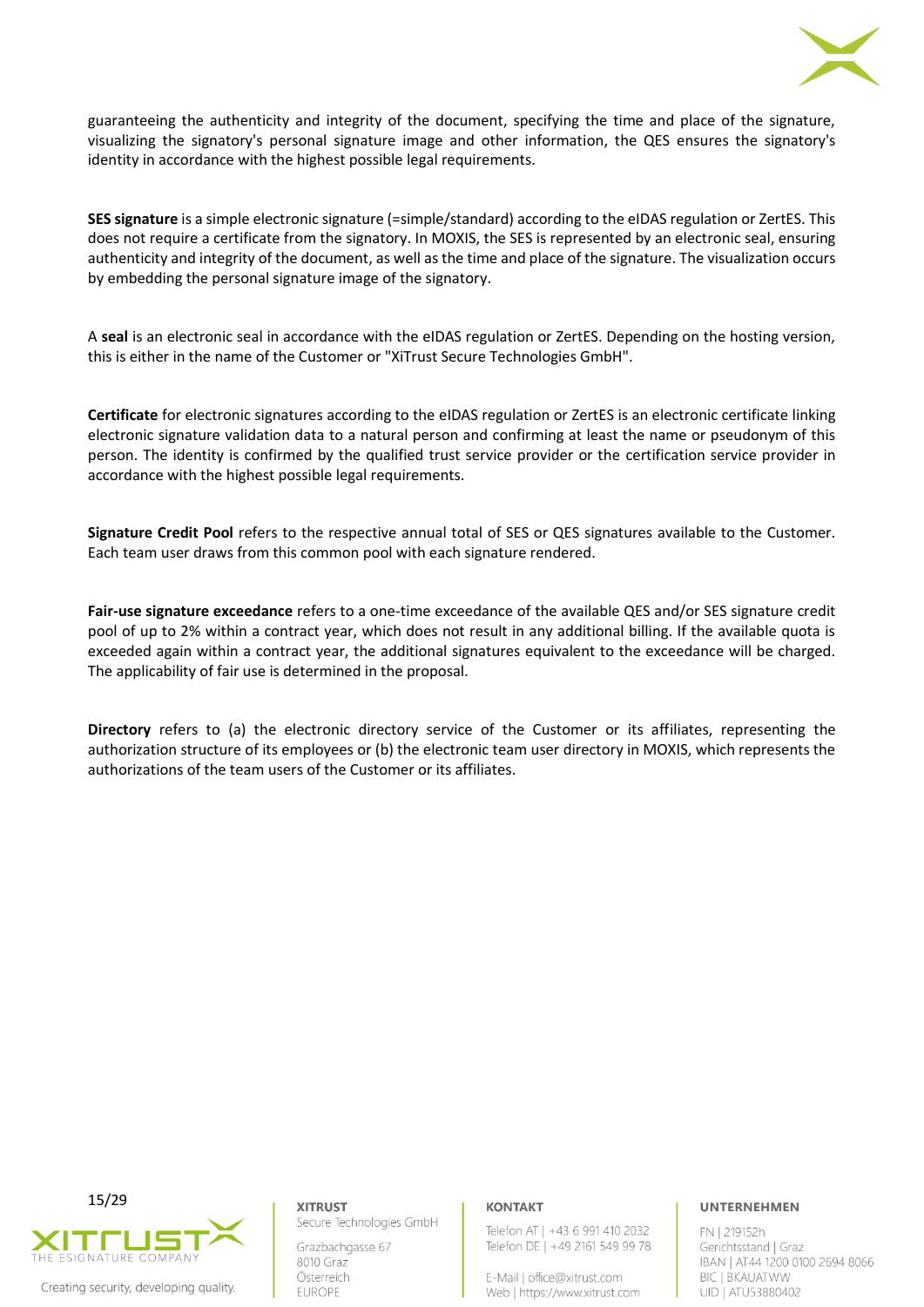

## <span id="page-15-0"></span>**Annex B1: MOXIS On-Premises Services - Software Maintenance and Software Support**

This annex governs the MOXIS On-Premises Services - Software Maintenance and software Support provided by XiTrust as part of the MOXIS Enterprise On-Prem Subscription, which are included in the agreed Basic Fee. The provisions set forth in this annex are supplemental to the main body of the MOXIS Enterprise On-Prem Subscription provisions; in the event of any inconsistency between the provisions, the provisions set forth in this annex shall prevail.

## <span id="page-15-1"></span>**17. Maintenance and support services**

## <span id="page-15-2"></span>**17.1 Software maintenance**

### <span id="page-15-3"></span>**17.1.1 Services**

Within the scope of software maintenance, XiTrust provides the following services:

- $\checkmark$  Installation of updates and service packs. Updates are periodic updates to major releases (e.g. version 3.1, version 3.2, ...) due to necessary technical innovations.
- ✓ Supply of service packs only for the latest update provided by XiTrust. Service packs are program modifications to fix errors. An error is said to exist if the software does not fulfill the function specified in the performance description, delivers incorrect results, interrupts running in an uncontrolled manner or does not function properly in any other way, so that the use of the program is impossible or considerably impaired.

## <span id="page-15-4"></span>**17.2 Software support**

Support entails answering inquiries from the Customer regarding the use of the software ("support inquiry") and the fixing of software errors ("error message"). A software error exists if the intended functionality of the software is significantly impaired.

### <span id="page-15-5"></span>**17.2.1 Support Levels**

**1 st Level Support:** The Customer is obliged to become informed about basis support cases via the FAQ, available a[t https://www.xitrust.com/moxis-as-a-service-faq/](https://www.xitrust.com/moxis-as-a-service-faq/) and to try to solve them on its own.

2<sup>nd</sup> Level Support: If there is an error that exceeds 1<sup>st</sup> level support, the Customer can contact the 2<sup>nd</sup> level support at XiTrust.

The following framework provisions apply:

- ✓ Support is provided to the Customer by the support staff of XiTrust or third parties contracted by XiTrust during XiTrust's business hours.
- $\checkmark$  XiTrust business hours are Monday through Friday from 9:00 a.m. to 5:00 p.m. on business days.

### <span id="page-15-6"></span>**17.2.2 Error messages**

The following channels are available to the Customer for reporting software errors and support requests:

- $\checkmark$  by phone at +43 699 1410 2033 (exclusively during XiTrust business hours)
- $\checkmark$  by e-mail with requested confirmation of access to the e-mail address support@xitrust.com (around the clock, response by XiTrust, however, only during XiTrust business hours)

16/29



#### **XITRUST** Secure Technologies GmbH

Grazbachgasse 67 8010 Graz Österreich

**EUROPE** 

#### **KONTAKT**

Telefon AT | +43 6 991 410 2032 Telefon DE | +49 2161 549 99 78

E-Mail | office@xitrust.com Web | https://www.xitrust.com

#### **UNTERNEHMEN**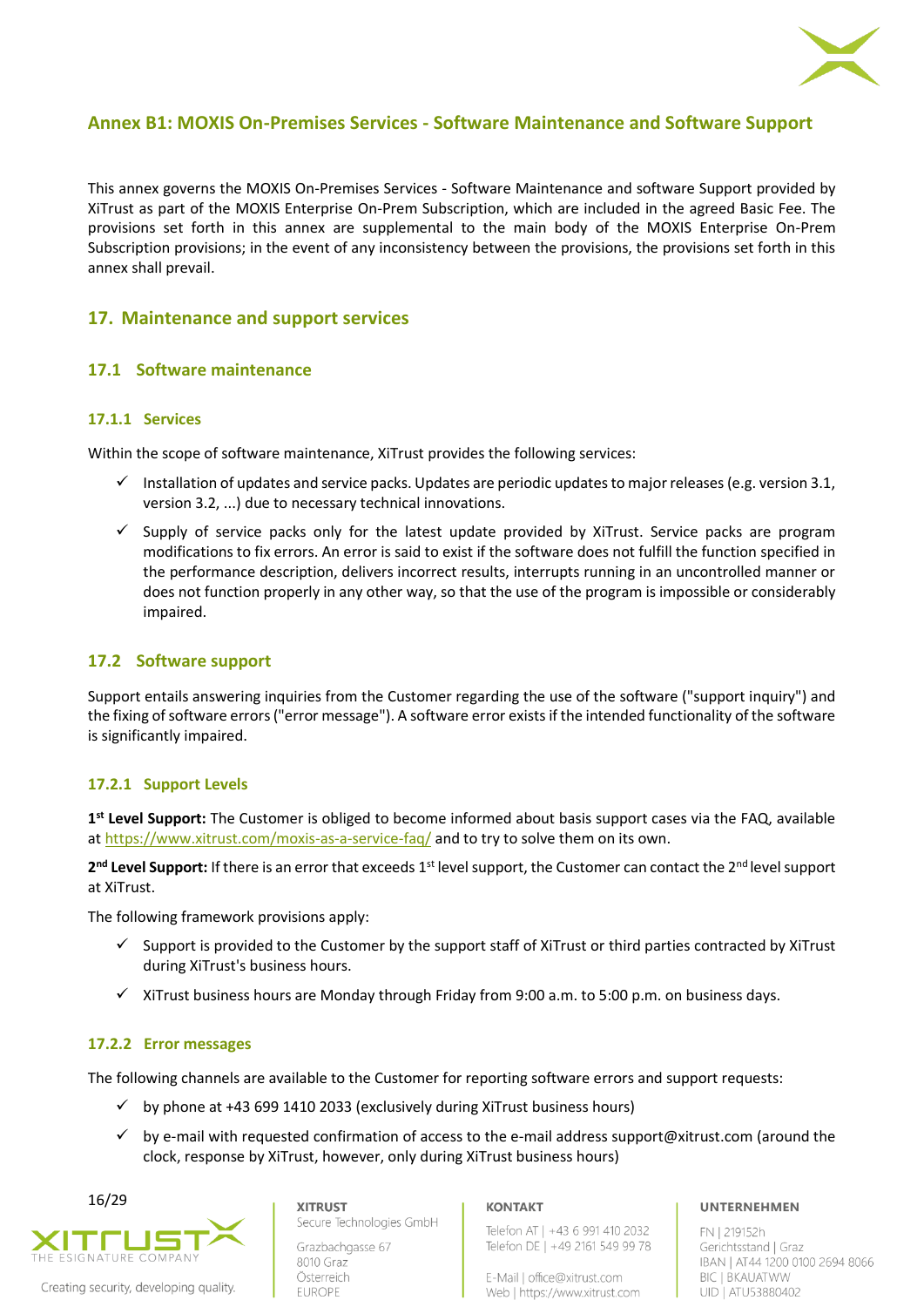

Reporting of a software error (error message) must meet the following requirements, regardless of the channel:

- $\checkmark$  The message must contain sufficient information to allow XiTrust to track the problem on its own systems.
- $\checkmark$  The message must contain the indication of the program function and the text of the software error message.
- $\checkmark$  The message must contain a precise description of the error and describe the effects of the error.

#### **Obligations of the Customer to cooperate in the event of error messages:**

The Customer shall provide all documents and data required for error diagnosis and support XiTrust by providing sufficient qualified operating personnel free of charge and all other cooperation services required for error diagnosis and troubleshooting.

The Customer is also to make configuration files, screenshots, or similar materials available upon XiTrust's request.

### <span id="page-16-0"></span>**17.2.3 Response times**

Upon receiving an error message, XiTrust will inform the contact person designated by the Customer within the response times, usually by e-mail, in exceptional cases also by phone, about the processing of the error message and, if necessary, possible solutions to the problem. The type of problem resolution is determined by XiTrust. If the reported problem is based on a software error, XiTrust will remedy this error within a reasonable period of time, usually as part of the next update or service pack. In particularly urgent cases, XiTrust will immediately provide the Customer with problem-solving software (hot fix), where available.

| Priority | <b>Initial</b><br>response after | Qualified<br>response after | <b>Status Update</b> | <b>Temporary</b><br>solution after | Permanent<br>solution     |
|----------|----------------------------------|-----------------------------|----------------------|------------------------------------|---------------------------|
|          | 5 hrs.                           | 7 hrs.                      | daily                | $1.5$ days                         | Hot fix                   |
|          | 8 hrs.                           | 2 days                      | every 2 days         | 7 days                             | Service Pack              |
| 3        | 12 hrs.                          | 5 days                      | every week           | 4 weeks                            | Service Pack or<br>Update |
| 4        | 12 hrs.                          | 10 days                     | $n.a.*$              | n.a.                               | n.a.                      |
| 5        | 24 hrs.                          | n.a.                        | n.a.                 | n.a.                               | n.a.                      |

XiTrust guarantees compliance with the following response times within XiTrust's business hours:

\*n.a.= not applicable

Priority 1 - Total failure of the production system: This type of problem has lasting impact on the implementation of business objectives and requires rapid response and resolution. An example is a complete failure of one of the MOXIS system components.

Priority 2 - Failure of a major feature: This type of problem also requires a rapid response and resolution. Examples are software crashes during runtime or the failure of an interface to the software.

Priority 3 - A feature works differently than documented: A feature of the software does not work as described in the documentation. The Customer's production operation is not in jeopardy, but the software does not behave according to specification, and a workaround is required.

Priority 4 - This type of issue is general in nature and involves questions about how the software behaves. Questions of this priority can typically be answered right away.



**XITRUST** Secure Technologies GmbH

Grazbachgasse 67 8010 Graz Österreich EUROPE

#### **KONTAKT**

Telefon AT | +43 6 991 410 2032 Telefon DE | +49 2161 549 99 78

E-Mail | office@xitrust.com Web | https://www.xitrust.com

#### **UNTERNEHMEN**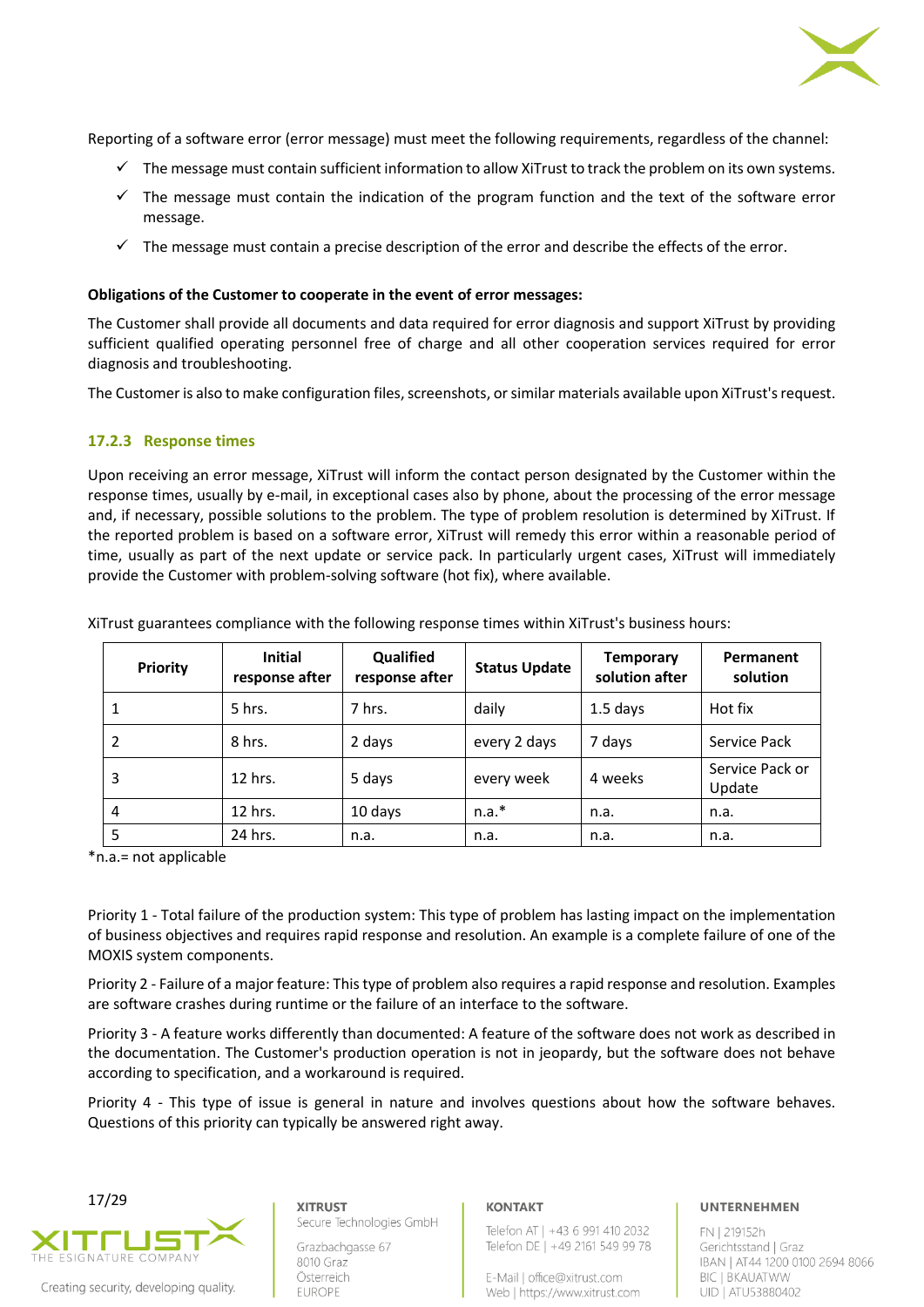

Priority 5 - Functional enhancements: Customer requests for functional enhancements are also documented via XiTrust Support.

## <span id="page-17-0"></span>**17.3 Not included in software maintenance or software support, in particular, are**

- $\checkmark$  Supply of upgrades for the Customer. Upgrades are revisions of major releases (e.g. Version 3.0, Version 4.0, ...) and encompass program modifications requiring comprehensive reorganization, setup and deployment of the program.
- $\checkmark$  Software support and software maintenance services outside XiTrust business hours
- $\checkmark$  Software support and software maintenance services at the Customer's site
- $\checkmark$  Services that become necessary due to changed usage requirements by the Customer
- $\checkmark$  Software maintenance and software support for software created by the Customer or third parties

## <span id="page-17-1"></span>**17.4 Obligations of the Customer to cooperate**

The Customer is obligated to support XiTrust in connection with troubleshooting, conducting maintenance activities, and validating system security.

The Customer is obligated to immediately provide XiTrust with all information and documents available that are necessary or useful for the performance of the service. XiTrust points out that fulfillment of this duty to cooperate is an indispensable prerequisite for successful, rapid, and defect-free service provision or troubleshooting.



**XITRUST** Secure Technologies GmbH

Grazbachgasse 67 8010 Graz Österreich EUROPE

#### **KONTAKT**

Telefon AT | +43 6 991 410 2032 Telefon DE | +49 2161 549 99 78

E-Mail | office@xitrust.com Web | https://www.xitrust.com

#### **UNTERNEHMEN**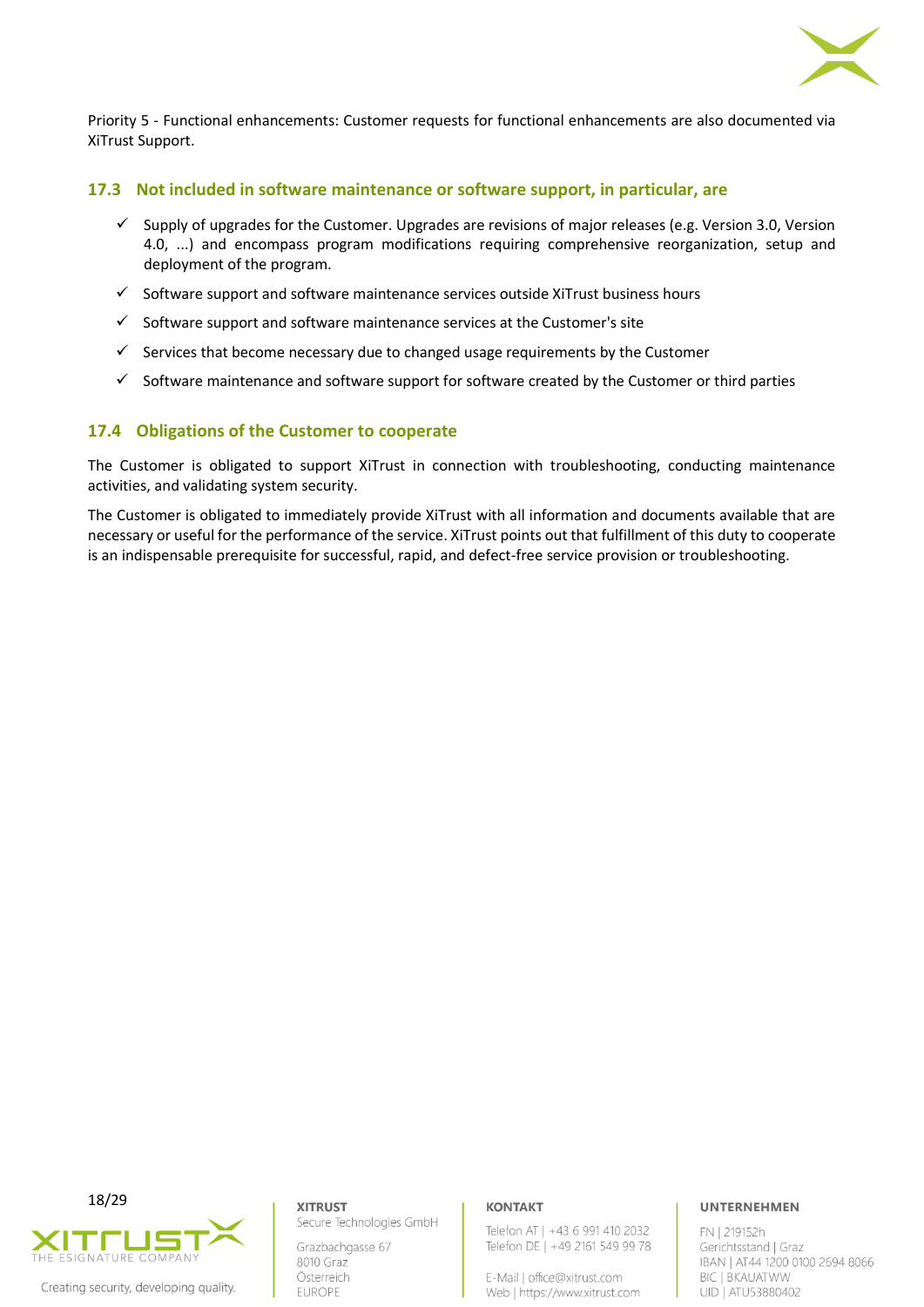

## <span id="page-18-0"></span>**Annex B2: MOXIS On-Premises Services – Setup and Deployment**

This annex governs the MOXIS On-Premises Services - Setup and Deployment by XiTrust, which are included in the agreed Basic Fee. The provisions set forth in this annex are supplemental to the main body of the MOXIS Enterprise On-Prem Subscription provisions; in the event of any inconsistency between the provisions, the provisions set forth in this annex shall prevail.

## <span id="page-18-1"></span>**18. Subject of performance**

XiTrust provides the services agreed in the contract for the setup and deployment of the MOXIS On-Premises software for the Customer. Unless otherwise agreed, XiTrust will provide the services remotely. Dates and the exact content of the respective services are defined in the proposal or agreed upon by the contracting parties.

Each contracting party shall designate a competent employee to the other, who shall provide the information required for the execution of the contract and either make decisions or arrange for them to be made. If an employee of XiTrust is prevented from performing the services due to illness, vacation, or other reasons for which the Customer is not responsible, XiTrust will immediately assign another capable employee. Furthermore, XiTrust is entitled to replace an employee with another capable employee at any time.

## <span id="page-18-2"></span>**19. Standard of care**

XiTrust provides the services in accordance with the state of the art, applying the highest possible standards of care and quality in fulfilling the contract, and uses only competent personnel to provide the services.

## <span id="page-18-3"></span>**20. Obligations of the Customer to cooperate**

The Customer is obligated to support XiTrust to the best of its ability in the provision of setup and deployment services. The Customer is obligated to immediately provide XiTrust with all information and documents available that are necessary or useful for the performance of the service. XiTrust points out that fulfillment of this duty to cooperate is an indispensable prerequisite for successful, rapid, and defect-free service provision.

## <span id="page-18-4"></span>**21. Delivery date**

XiTrust strives to meet the agreed deadlines as accurately as possible when providing the services. (Compensation) claims of the Customer from their possible non-compliance are excluded. The targeted fulfillment dates can only be met if the Customer completely provides all necessary work and documents on the dates specified by XiTrust and fulfills its obligation to cooperate to the extent required.

## <span id="page-18-5"></span>**22. Acceptance & Contract performance**

Setup and deployment require acceptance by the Customer no later than four weeks after delivery by XiTrust. This is confirmed by the Customer in a report. If the Customer allows the period of four weeks to expire without acceptance, the delivered services shall be deemed accepted on the end date of the aforementioned period, at the latest, however, when MOXIS is used in live operation at the Customer's premises.

Any defects that occur, i.e. deviations from the service description agreed upon in writing, must be adequately documented by the Customer and reported to XiTrust, which will endeavor to remedy the defects as quickly as possible. If significant defects are reported in writing, i.e. if live operation cannot commence or continue, a new acceptance by the Customer is required after the defects have been remedied.

Each acceptance shall be recorded and the report signed by the representatives of the contracting parties.

The Customer is not entitled to refuse acceptance due to minor defects. If MOXIS On-Premises is used in live operation by the Customer, setup and deployment shall be deemed accepted in any case.

19/29



Creating security, developing quality.

**XITRUST** Secure Technologies GmbH

Grazbachgasse 67 8010 Graz Österreich

**FUROPE** 

#### **KONTAKT**

Telefon AT | +43 6 991 410 2032 Telefon DE | +49 2161 549 99 78

E-Mail | office@xitrust.com Web | https://www.xitrust.com

#### **UNTERNEHMEN**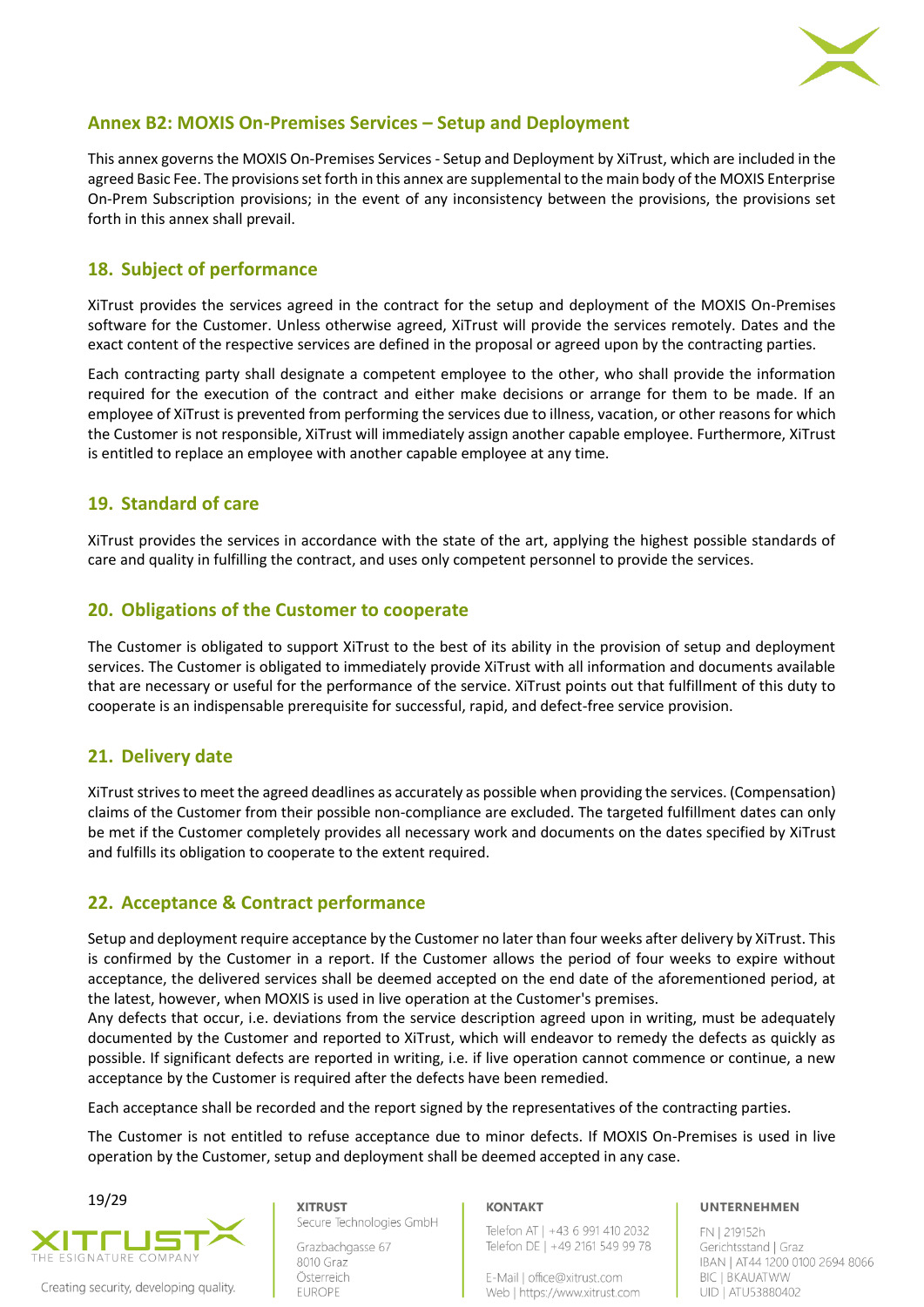

Upon acceptance by the Customer or expiry of the acceptance period or use of MOXIS in live operation at the Customer's premises, setup and deployment is fulfilled by XiTrust, and the contract is automatically ended.

# <span id="page-19-0"></span>**23. Fee and Billing for Setup and Deployment**

Billing of fees for setup and deployment occurs after the services have been rendered or monthly if the contract is for more than one month. This is done on the basis of submitted proof of performance records according to actual overhead at the rates specified in the proposal. The information on fees and overheads in XiTrust's proposal merely represents an estimate.

If fixed prices have been expressly agreed in the contract for the provision of setup and deployment services, XiTrust is entitled to bill for a deposit of 50% of the agreed fee after the order has been placed. Services at the Customer's premises are charged at a minimum of a half-day rate. For services outside the normal working hours of XiTrust (Monday to Friday 8:00 a.m. - 5:00 p.m., excluding public holidays), those surcharges will be invoiced which result from the legal provisions of the valid collective agreement for employees and companies in the area of services in automatic data processing and information technology (IT-KV). Travel times will be settled according to valid rates. Travel expenses will be settled according to costs incurred.

Pending full payment of a claim due under the contract, XiTrust reserves all rights to this unpaid service.

## <span id="page-19-1"></span>**24. Warranty for Setup and Deployment**

The Customer is obligated to immediately notify XiTrust in writing of any defects occurring within the warranty period in connection with setup and deployment. In the event of justified warranty claims, XiTrust obliges to remedy defects free of charge at its discretion, either by improvement or replacement within a reasonable period of time.

A prerequisite for the remedy of defects is that

- the Customer describes the defect sufficiently in an error message and this is quantifiable for XiTrust;
- the Customer provides XiTrust with all documents required for troubleshooting;

Warranty claims in connection with setup and deployment shall expire in any case 6 months from the date of performance.

In the event of failure of two attempts to remedy the defect of this service, the Customer is entitled:

- to demand a price reduction, or
- except in the case of minor defects, to terminate the contract for MOXIS Enterprise On-Prem Subscription and to reclaim the unused prepaid remuneration.

If XiTrust provides services for troubleshooting or fault remedy without being obligated to do so, it can demand remuneration for this in accordance with its usual rates. This applies in particular if the defect cannot be proven or is not attributable to XiTrust.

The warranty for MOXIS Setup and Deployment does not apply

- $\checkmark$  for defects due to operating errors and non-observance of safety measures or to the Customer's failure to exercise duties of care, unless the Customer proves that the defects also occur despite compliance with duties of care,
- ✓ for customer data modified by the Customer through other programs or tools of the Customer or third parties, so that it becomes inconsistent in terms of the use of MOXIS,
- $\checkmark$  in case of self-initiated interventions or modifications of MOXIS by the Customer, such as changes, adaptations, connection with other programs by the Customer or third parties and/or after use contrary to the contract, unless the Customer proves that the defect exists independently from these changes.

20/29



Creating security, developing quality.

**XITRUST** Secure Technologies GmbH

Grazbachgasse 67 8010 Graz Österreich **EUROPE** 

#### **KONTAKT**

Telefon AT | +43 6 991 410 2032 Telefon DE | +49 2161 549 99 78

E-Mail | office@xitrust.com Web | https://www.xitrust.com

#### **UNTERNEHMEN**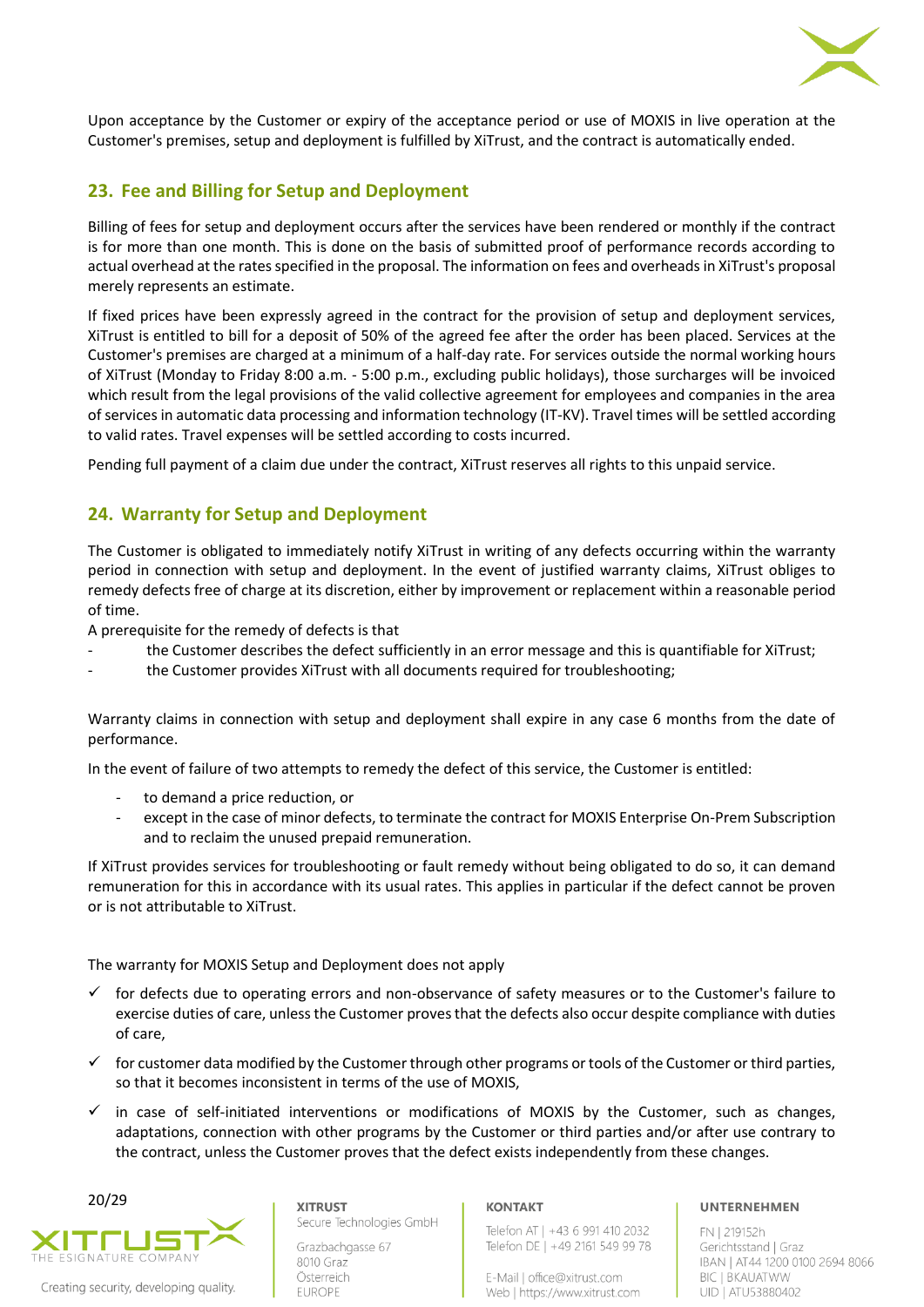



Creating security, developing quality.

**XITRUST** Secure Technologies GmbH

Grazbachgasse 67<br>8010 Graz Österreich **EUROPE** 

### **KONTAKT**

Telefon AT | +43 6 991 410 2032<br>Telefon DE | +49 2161 549 99 78

E-Mail | office@xitrust.com<br>Web | https://www.xitrust.com

#### **UNTERNEHMEN**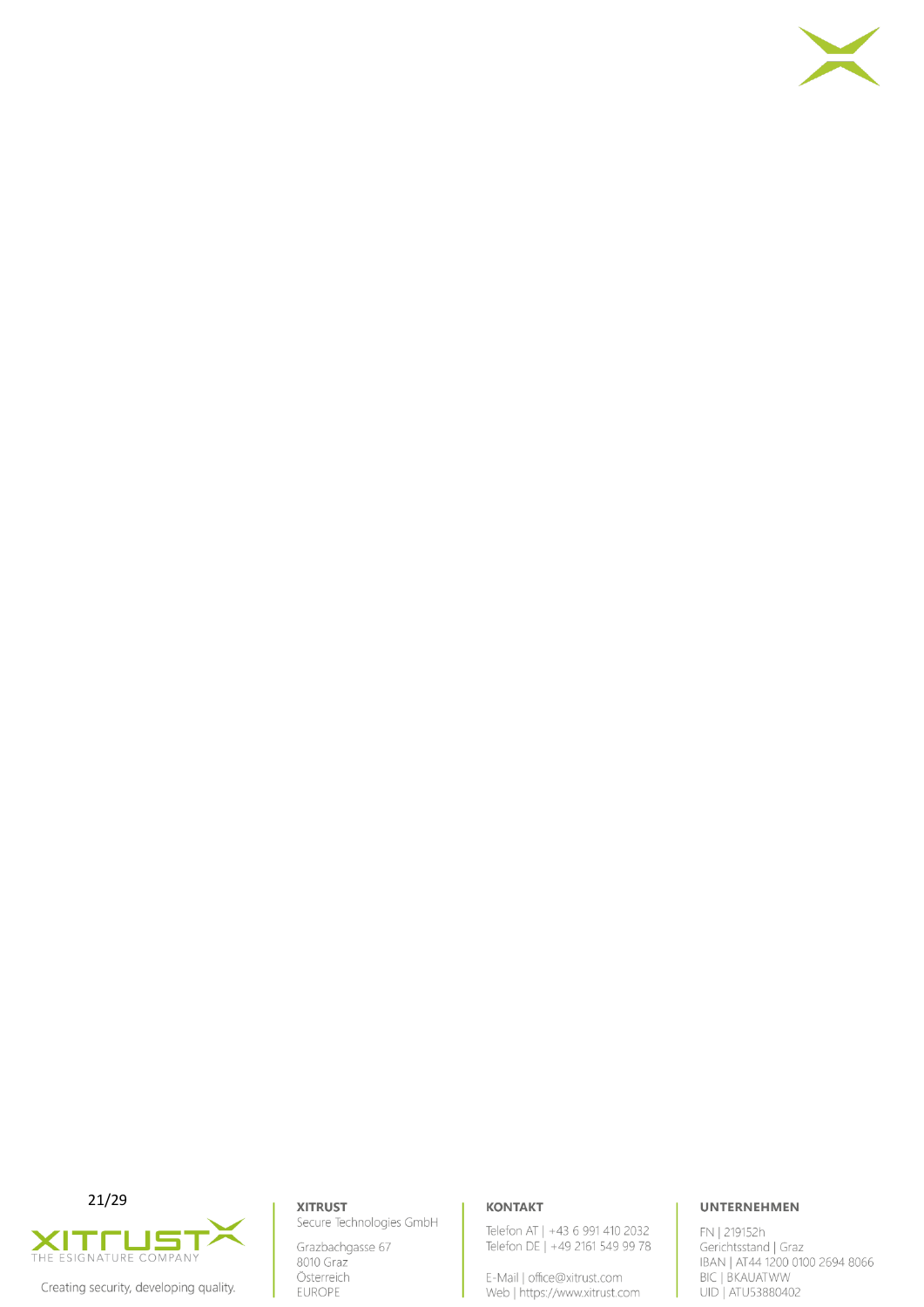

# <span id="page-21-0"></span>**Annex C - Agreement on the Processing of Personal Data for MOXIS On-Premises Services according to Art. 28 GDPR ("DPA") - valid for Customers and Affiliates in the EU**

## <span id="page-21-1"></span>**1. Background**

Customer and XiTrust have entered into a contract for a MOXIS Enterprise On-Prem Subscription ("Contract").

XiTrust is the data protection processor vis-à-vis the Customer with regard to the setup and deployment of MOXIS as well as the provision of software maintenance and software support ("MOXIS On-Premises Services"). According to Art. 28 GDPR, the Customer and XiTrust are entering into the present Data Processing Agreement ("DPA").

This DPA applies to Personal Data processed by XiTrust in connection with the provision of MOXIS On-Premises Services as a processor.

The Customer, affiliates and business partners act as data controllers within the meaning of the GDPR and are responsible for the legal conformity of the processing of Personal Data in accordance with this DPA.

To the extent that authorizations, approvals, instructions or permissions are issued by the Customer, these are issued not only in the name of the Customer but also in the name of the additional persons responsible. If XiTrust informs or sends notices to the Customer, such information or notices are deemed to have been received from the responsible parties to whom the Customer has granted permission to use MOXIS. It is the Customer's responsibility to forward this information and these notices to the appropriate responsible parties.

Attachments 1 and 2 are an integral part of this DPA. Attachment 1 stipulates the agreed subject, the nature and purpose of the processing, the type of Personal Data, the categories of Data Subjects and Attachment 2 stipulates the Technical and Organizational Measures to be applied.

## <span id="page-21-2"></span>**2. Definitions**

**Data protection rules:** encompassing the GDPR and the German Data Protection Act (DSG)

**GDPR:** refers to the Regulation (EU) 2016/679 of the European Parliament and of the Council of 27 April 2016 on the protection of individuals with regard to the processing of personal data, on the free movement of such data and repealing Directive 95/46/EC (the General Data Protection Regulation).

**DSG:** Federal Law on the Protection of Individuals with regard to the Processing of Personal Data (Data Protection Act - DSG)

**Personal Data:** refers to any information relating to a Data Subject, and in this DPA it only refers to Personal Data that is (i) collected by or through the use of Authorized Users in MOXIS, or (ii) provided or accessed by XiTrust and its sub-processors in order to provide the Services. Personal data is a subset of customer data.

**Sub-processor:** refers to other processors who are commissioned by XiTrust to carry out the processing

Terms used in this DPA or in Attachments 1 and 2 but not defined in this DPA or in the body of the MOXIS Enterprise On-Prem Subscription Terms shall be defined in accordance with the GDPR.

## <span id="page-21-3"></span>**3. Notices from XiTrust to the Customer; initiating contact with XiTrust**

Notices from XiTrust to the Customer within the scope of this DPA, in particular also notices of violations of the protection of personal data, are sent via e-mail to the contact person designated by the Customer.



**XITRUST** Secure Technologies GmbH

Grazbachgasse 67 8010 Graz Österreich **FUROPE** 

#### **KONTAKT**

Telefon AT | +43 6 991 410 2032 Telefon DE | +49 2161 549 99 78

E-Mail | office@xitrust.com Web | https://www.xitrust.com

#### **UNTERNEHMEN**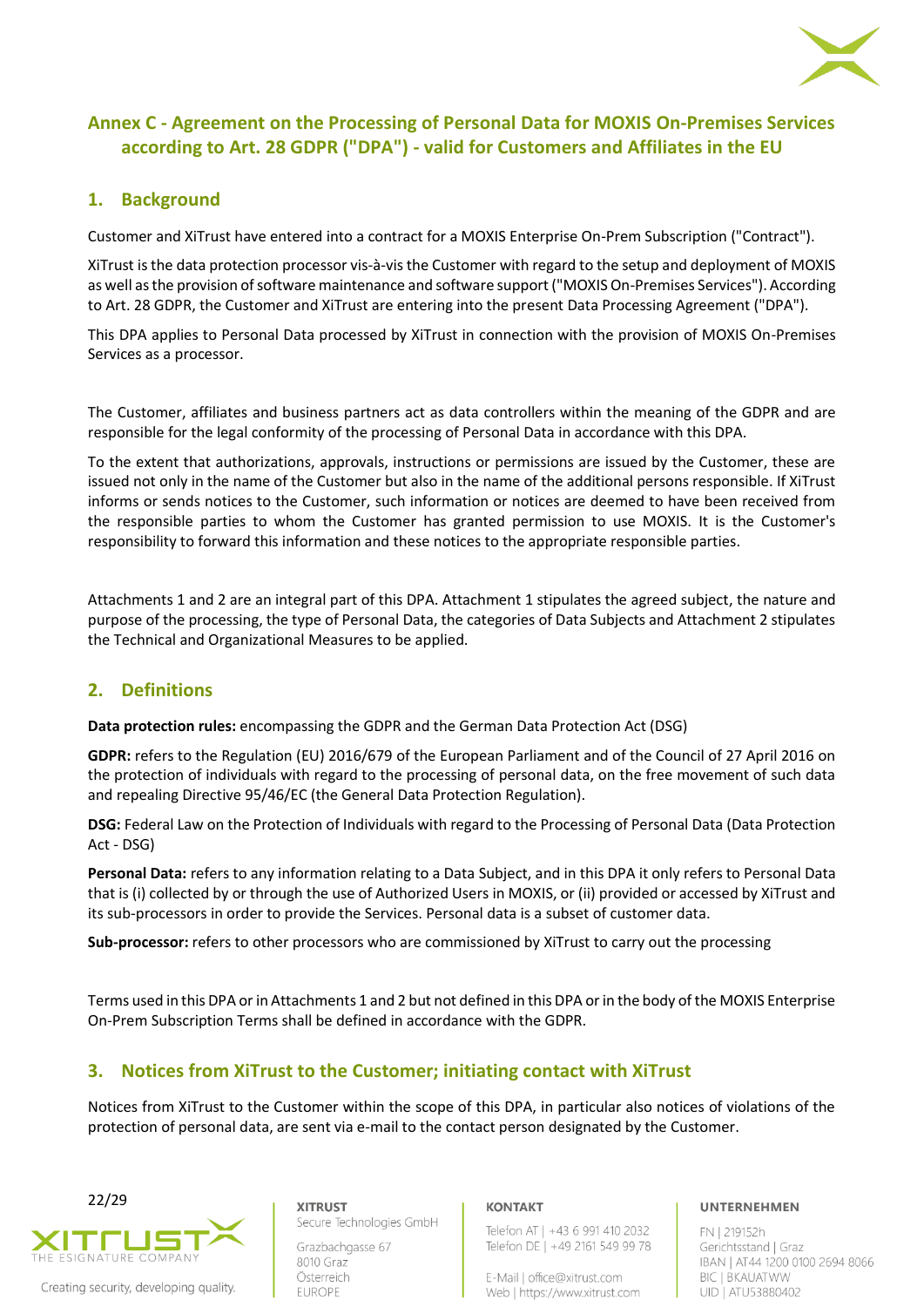

The Customer is obligated to ensure that XiTrust always has the current contact information of the Customer's contact person.

If the Customer believes that XiTrust is not fulfilling its data protection and security obligations, the Customer may contact XiTrust's Data Protection Coordinator at the e-mail address datenschutz@xitrust.com (Note: XiTrust is not required to appoint a Data Protection Officer).

## <span id="page-22-0"></span>**4. Security of data processing**

## <span id="page-22-1"></span>**4.1 Appropriate Technical and Organizational Measures**

XiTrust has implemented the Technical and Organizational Measures ("TOMs") specified in Attachment 2. The Customer has checked these TOMs and declares its agreement that TOMs are appropriate with respect to MOXIS On-Premises Services, taking into account the state of the art, the implementation costs, the nature, scope, context and purpose of processing of personal data.

## <span id="page-22-2"></span>**4.2 Changes**

XiTrust applies the TOMs described in Attachment 2 equally to all customers. XiTrust may change the measures listed in Attachment 2 at any time without notice as long as it maintains a comparable or better level of security.

## <span id="page-22-3"></span>**4.3 Data protection devices**

Customer is responsible for implementing and maintaining data protection devices and security measures for components that the Customer provides or controls.

## <span id="page-22-4"></span>**5. Duties of XiTrust**

## <span id="page-22-5"></span>**5.1 Instructions of the Customer as the Controller**

XiTrust will process personal data only in accordance with the documented instructions of the Customer. This DPA constitutes such documented instructions, and any use of the MOXIS On-Premises Service by Customer shall then constitute further instructions.

XiTrust will inform the Customer immediately if it believes that an instruction violates data protection regulations. XiTrust is entitled to suspend the execution of the corresponding instruction until it is confirmed or changed by the Customer.

## <span id="page-22-6"></span>**5.2 Quality Assurance**

XiTrust and its sub-processors only use authorized persons for the processing of personal data who have been obligated to maintain confidentiality and have been familiarized with the relevant data protection regulations beforehand. XiTrust and any persons engaged by XiTrust and its sub-processors who have access to Personal Data may process such data solely in accordance with the Customer's instructions, including the powers granted in this Agreement, unless they are required by law to process it.

## <span id="page-22-7"></span>**5.3 Support of the Customer**

The Customer is solely responsible for complying with its obligations as a responsible party, including its reporting obligations.



**XITRUST** Secure Technologies GmbH

Grazbachgasse 67 8010 Graz Österreich **EUROPE** 

#### **KONTAKT**

Telefon AT | +43 6 991 410 2032 Telefon DE | +49 2161 549 99 78

E-Mail | office@xitrust.com Web | https://www.xitrust.com

#### **UNTERNEHMEN**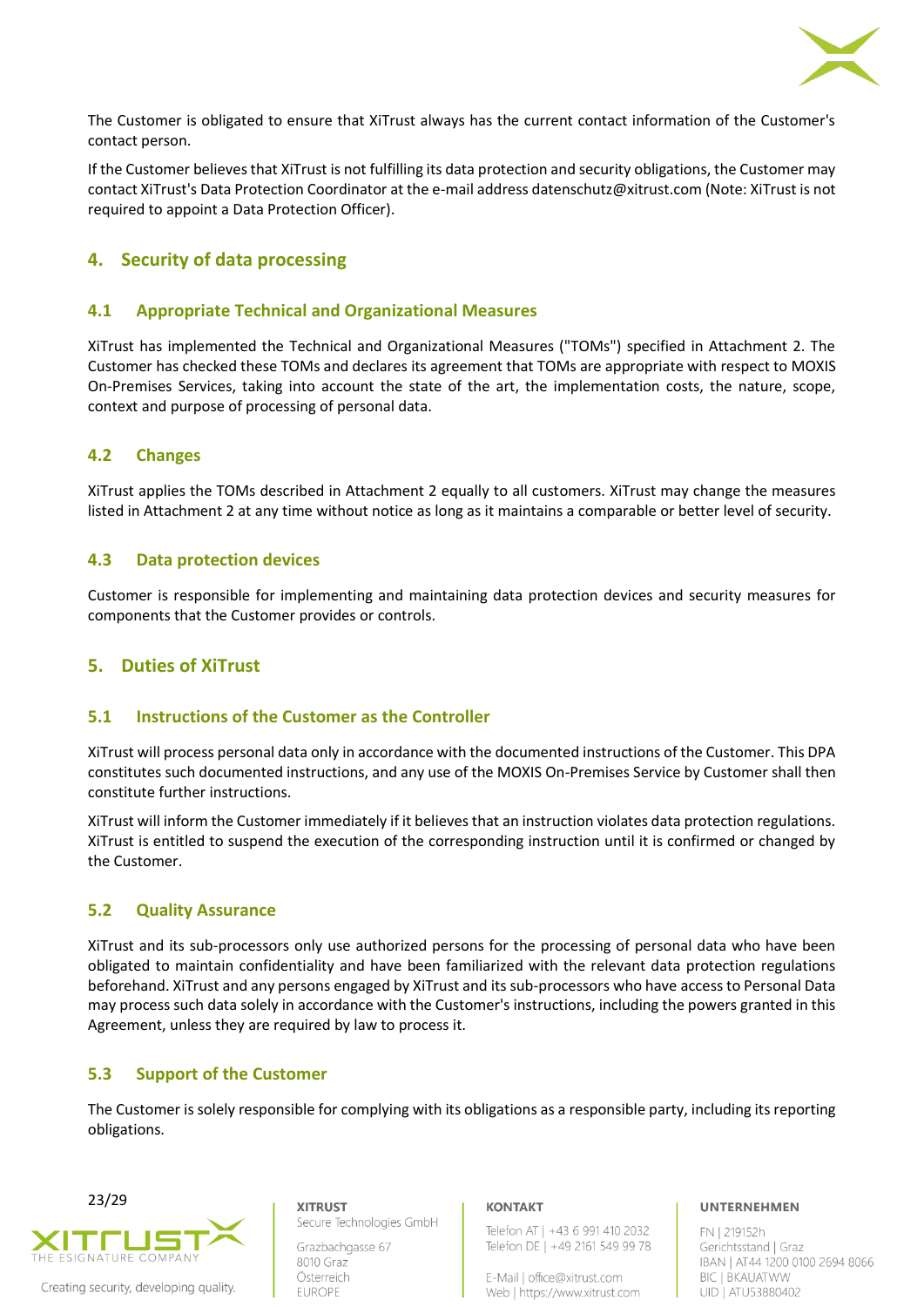

XiTrust shall adequately support the Customer in complying with the obligations set out in Articles 32 to 36 of the GDPR regarding the security of the processing of Personal Data, reporting Personal Data breaches to the supervisory authority, notification of the person affected by a Personal Data breach, data protection impact assessment and prior consultation.

Upon the Customer's request, XiTrust will reasonably cooperate with the Customer to address inquiries from Data Subjects or supervisory authorities regarding XiTrust's processing of Personal Data or Personal Data breaches.

If a Data Subject directly contacts XiTrust regarding the processing of customer data, XiTrust will immediately forward this request to the Customer without responding to this request itself, without further instructions from the Customer.

## <span id="page-23-0"></span>**5.4 Personal data breach notifications**

XiTrust will immediately notify the Customer of a Personal Data breach after becoming aware of it and will provide the Customer with appropriate information available to XiTrust to assist the Customer in fulfilling its obligations to report a Personal Data breach in accordance with the requirements of data protection law.

## <span id="page-23-1"></span>**6. Erasure**

The Customer has the option at any time to access, extract, correct and erase the personal data stored in MOXIS.

The Customer hereby instructs XiTrust to completely erase all remaining customer data created in connection with the provision of the MOXIS On-Premises Services after the end of the contract, unless XiTrust is required to retain such data under applicable law.

## <span id="page-23-2"></span>**7. Control rights of the Customer as Controller**

XiTrust will regularly check compliance with the obligations agreed upon in this DPA and prepare audit reports. XiTrust will make these audit reports available to the Customer upon request. Audit reports are confidential information and are subject to the confidentiality agreement.

To the extent that the Customer's control requirements cannot be adequately met by the submission of the audit reports and other information requested by the Customer for this purpose, the Customer or an auditor appointed by it may audit the control environment and compliance with the Technical and Organizational Measures (TOMs) at its own expense, subject to mutually agreed deadlines, unless the audit is formally carried out by a supervisory authority. XiTrust may object to the selection of the assigned auditor in the event of factual objections based on the person of the appointed auditor. The Customer does not receive access to the data of other customers of XiTrust or facilities or systems that are not related to the MOXIS On-Premises Services.

## <span id="page-23-3"></span>**8. Sub-processors**

## <span id="page-23-4"></span>**8.1 Permitted use**

The Customer hereby grants XiTrust its prior general written consent to transfer the processing of Personal Data to sub-processors under the following conditions:

- $\checkmark$  XiTrust engages sub-processors on the basis of written contracts in accordance with Art 28 GDPR, which comply with the provisions of these DPA with respect to the processing of Personal Data by the subprocessor, in particular the appropriate technical and organizational measures. XiTrust is liable for any violations by the sub-processor under the MOXIS Enterprise On-Prem Subscription provisions.
- ✓ The list of XiTrust's sub-processors valid at the time the contract is concluded, including their scope of activities, will be made available to the Customer upon request.



Creating security, developing quality.

**XITRUST** Secure Technologies GmbH

Grazbachgasse 67 8010 Graz Österreich **FUROPE** 

#### **KONTAKT**

Telefon AT | +43 6 991 410 2032 Telefon DE | +49 2161 549 99 78

E-Mail | office@xitrust.com Web | https://www.xitrust.com

### **UNTERNEHMEN**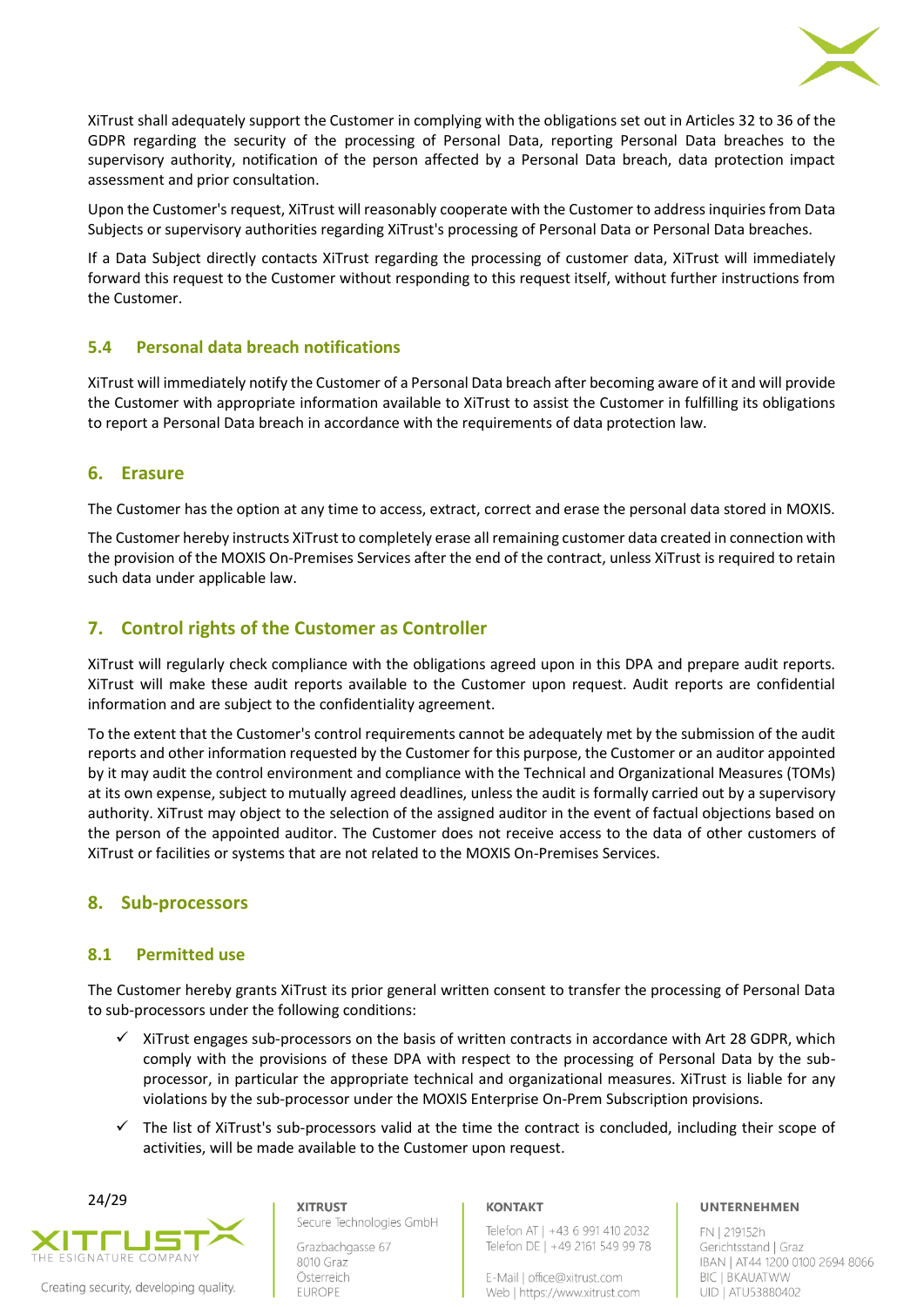

## <span id="page-24-0"></span>**8.2 New Sub-processors**

The use of new sub-processors is at the discretion of XiTrust under the following conditions:

- ✓ XiTrust shall inform the Customer as the Controller party in advance by e-mail about the planned additions or replacements within the list of sub-processors and their areas of activity.
- $\checkmark$  The Customer as the Controller shall be given the opportunity to object to such changes in accordance with Section 8.3.

## <span id="page-24-1"></span>**8.3 Objection to new sub-processors**

If the Customer has a legitimate reason under data protection law to object to the processing of Personal Data by the new sub-processor(s) for the provision of MOXIS On-Premises Services under the Agreement, the Customer may terminate the Agreement by giving written notice to XiTrust, Attn: Data Protection Coordinator, within 30 days from the date of XiTrust's notice of the new Sub-Processor, effective on a date specified by the Customer. If the Customer does not terminate the contract within the 30-day period, the new sub-processor shall be deemed to have been approved by the Customer.

Any termination under this provision shall be deemed by the parties to be without fault.

## <span id="page-24-2"></span>**8.4 Emergency Exchange**

XiTrust may replace a sub-processor without prior notice if the immediate replacement is necessary for security or other reasons. In this case, XiTrust shall inform the Customer about the new sub-processor immediately after its appointment. Section 8.3 applies mutatis mutandis.

## <span id="page-24-3"></span>**9. Documentation; processing directory**

Each party is responsible for complying with its documentation obligations under data protection law, in particular for maintaining procedure directories. Each Party shall provide reasonable assistance to the other Party in fulfilling its documentation obligations.



**XITRUST** Secure Technologies GmbH

Grazbachgasse 67 8010 Graz Österreich **EUROPE** 

#### **KONTAKT**

Telefon AT | +43 6 991 410 2032 Telefon DE | +49 2161 549 99 78

E-Mail | office@xitrust.com Web | https://www.xitrust.com

#### **UNTERNEHMEN**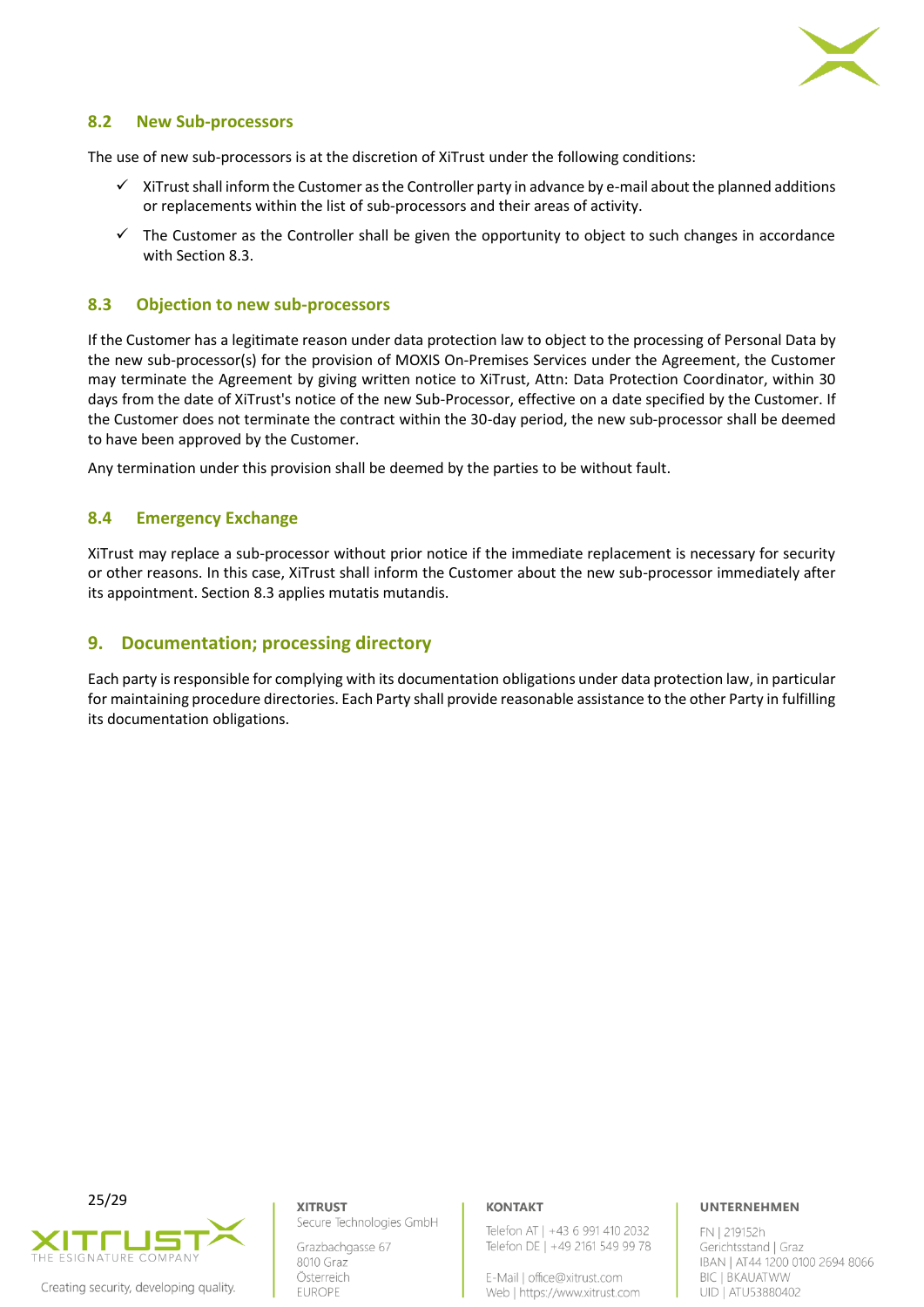

# <span id="page-25-0"></span>**Attachment 1 to Annex C – Subject, purpose and duration of the processing of personal data**

### **Object and purpose**

XiTrust processes customer data as part of the DPA exclusively in connection with the provision of the MOXIS On-Premises Services for the Customer and their affiliates. Personal data is processed in connection to the following:

- $\checkmark$  Processing of personal data in order to set up MOXIS in the system environment of the controller as well as to provide software maintenance and software support for MOXIS
- $\checkmark$  Communication with authorized users (exclusively to provide software maintenance and software support services).
- $\checkmark$  Upload for correction purposes, service packs, updates or upgrades
- ✓ Network access to provide MOXIS On-Premises Services
- $\checkmark$  Execution of instructions of the Customer according to the Agreement.

### **Duration of the personal data processing**

The term of the DPA corresponds to the contract term between the Customer and XiTrust in connection to the MOXIS Enterprise On-Prem Subscription.

### **Location of the processing of personal data**

The processing of Personal Data takes place exclusively within the EU.

### **Data subjects**

Data subjects can generally be classified as follows: authorized users, such as employees, business partners or other persons, whose personal data is stored in the MOXIS.

### **Data categories:**

In general, personal data can be classified as follows: contact data (e.g., name, address, telephone, email), system access/use/credentials, name of the company, contract data, invoice data and data subject to specific applications, which are collected by authorized users of the Customers in MOXIS.

## **Special data categories (if given)**

The personal data may also be classified in the special data categories set out in the contract.



**XITRUST** Secure Technologies GmbH

Grazbachgasse 67 8010 Graz Österreich EUROPE

### **KONTAKT**

Telefon AT | +43 6 991 410 2032 Telefon DE | +49 2161 549 99 78

E-Mail | office@xitrust.com Web | https://www.xitrust.com

#### **UNTERNEHMEN**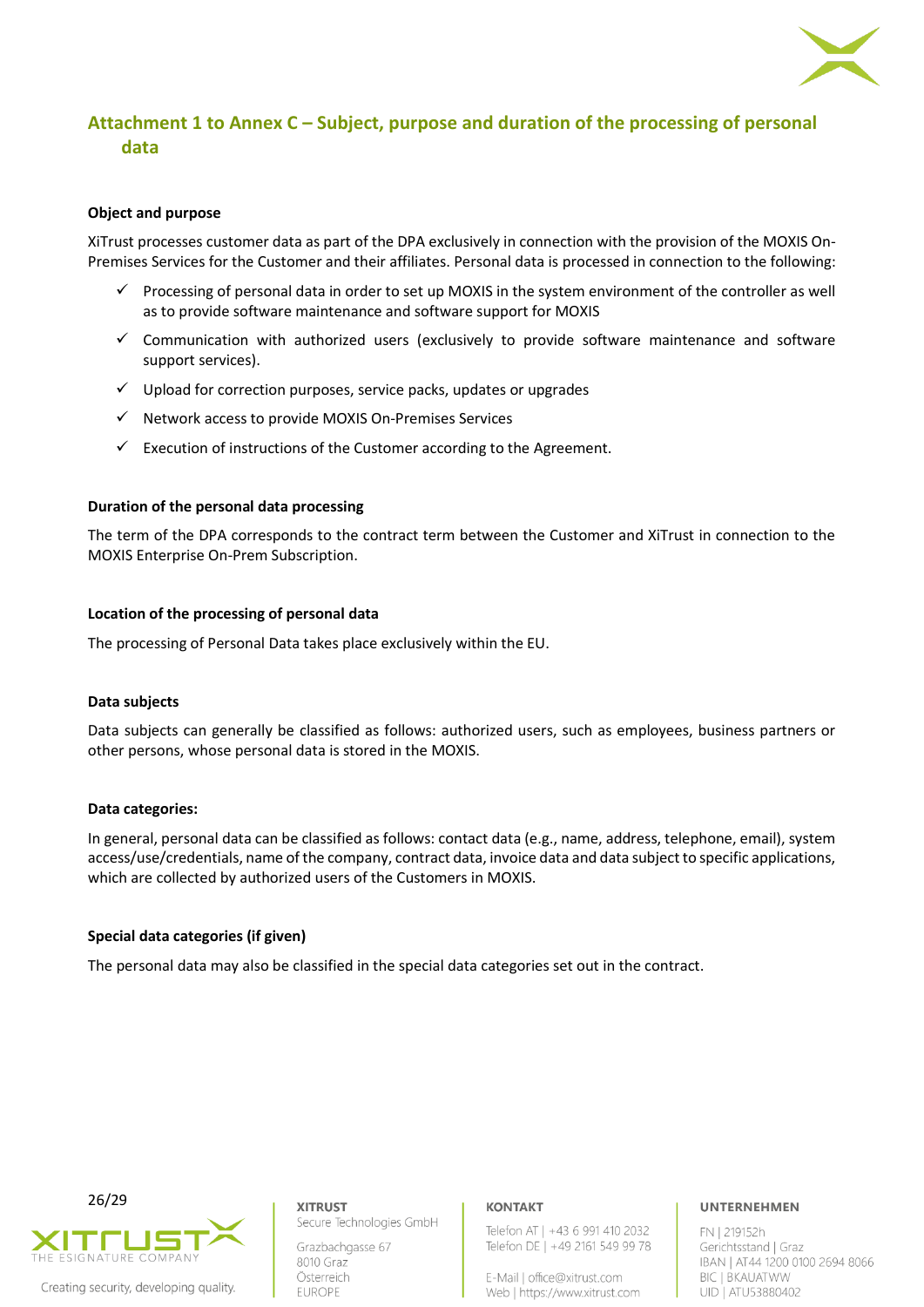

# <span id="page-26-0"></span>Attachment 2 to Annex C - Technical and Organizational Measures

XiTrust has implemented the following technical and organizational measures for the provision of the MOXIS On-**Premises Services:** 

| <b>Confidentiality (Art. 32 para 1 lit b GDPR)</b>                                                                                                                                                                                                                                                                                                                                                                                                                                                                                                                                                                                                   |                                                                                                                                                                                                                                                                                                                                                                                                                                                                                   |  |
|------------------------------------------------------------------------------------------------------------------------------------------------------------------------------------------------------------------------------------------------------------------------------------------------------------------------------------------------------------------------------------------------------------------------------------------------------------------------------------------------------------------------------------------------------------------------------------------------------------------------------------------------------|-----------------------------------------------------------------------------------------------------------------------------------------------------------------------------------------------------------------------------------------------------------------------------------------------------------------------------------------------------------------------------------------------------------------------------------------------------------------------------------|--|
| <b>Physical access control</b><br>As part of the physical access control unauthorized<br>persons shall not be allowed to physically enter the<br>data processing facilities, where personal data are<br>processed. Unauthorized<br>persons<br>shall<br>be<br>prevented from getting closer to the unattended<br>data processing facilities. This way the possibility<br>that an unauthorized party might gain knowledge or<br>influence will be excluded from the beginning.                                                                                                                                                                         | XiTrust:<br>Security locks<br>$\bullet$<br>Access not possible from outside<br>$\bullet$<br>Alarm system<br>Visitors monitoring<br>Process to revoke credentials that are no longer needed                                                                                                                                                                                                                                                                                        |  |
| Data access control<br>The unauthorized use of data processing systems<br>will be hindered through data access control. The<br>perpetration into the system is protected even for<br>unauthorized persons outside the system.                                                                                                                                                                                                                                                                                                                                                                                                                        | XiTrust:<br>(Secure) passwords (including the corresponding policy)<br>$\bullet$<br>User authentication<br>$\bullet$<br>Automatic locking mechanism<br>٠<br>Separating company and guest Wi-Fi<br>٠<br>Security actions for external access to the company's<br>$\bullet$<br>network e.g., work from home (virtual private network)<br>Guideline on secure use of mobile devices<br>$\bullet$<br>No use of private terminal devices<br>$\bullet$<br>Encryption of data media<br>٠ |  |
| <b>Access authorization control</b><br>Access authorization control ensures that the<br>persons authorized to use a data processing system<br>exclusively have access to the data that correspond<br>to their access authorization and that personal data<br>during the processing, use and after being stored<br>cannot be read, copied, changed or deleted without<br>authorization. This way access and storage<br>measures are both controlled. In terms of<br>organizational matters, the access control ensures<br>that the access is only granted for data required by<br>the employee to accomplish the tasks They have<br>been assigned to. | XiTrust:<br>Standard authorization profiles on a 'need-to-know' basis<br>٠<br>Standard process to grant access<br>٠<br>Access log<br>$\bullet$<br>Regular testing of the authorizations<br>$\bullet$<br>granted,<br>especially for administrative user accounts<br>Process to revoke credentials that are no longer needed                                                                                                                                                        |  |



Creating security, developing quality.

**XITRUST** Secure Technologies GmbH

Grazbachgasse 67 8010 Graz Österreich **EUROPE** 

#### **KONTAKT**

Telefon AT | +43 6 991 410 2032 Telefon DE | +49 2161 549 99 78

E-Mail | office@xitrust.com Web | https://www.xitrust.com

#### **UNTERNEHMEN**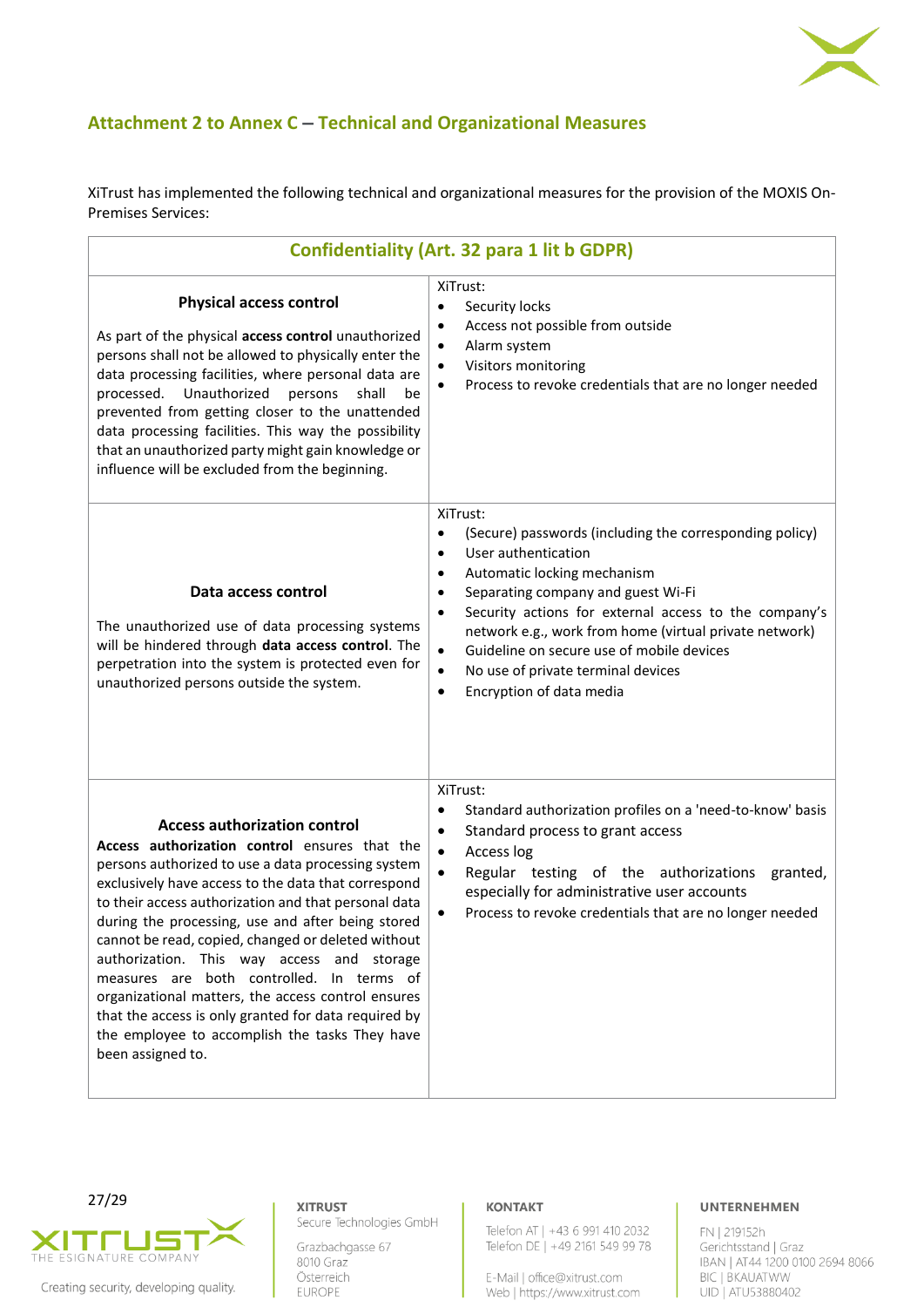

| <b>Separation control</b><br>As part of the separation rule, XiTrust ensures that<br>data collected for different purposes will be<br>processed separately.                                                                                                                                                                        | XiTrust:<br>Client separation<br>٠<br>Separation of productive and test system<br>$\bullet$<br>XiTrust:                                                                                                                                                                                                                                    |  |
|------------------------------------------------------------------------------------------------------------------------------------------------------------------------------------------------------------------------------------------------------------------------------------------------------------------------------------|--------------------------------------------------------------------------------------------------------------------------------------------------------------------------------------------------------------------------------------------------------------------------------------------------------------------------------------------|--|
| Pseudonymization<br>The processing of personal data is carried out in<br>such a manner that it cannot longer be attributed to<br>specific data subject without<br>additional<br>a<br>information, provided that such<br>additional<br>information is stored separately and is subject to<br>technical and organizational measures. | Provider shielding<br>$\bullet$<br>No targeted reading of personal data in documents                                                                                                                                                                                                                                                       |  |
|                                                                                                                                                                                                                                                                                                                                    | Integrity (Art. 32 para 1 lit b GDPR)                                                                                                                                                                                                                                                                                                      |  |
| <b>Transfer control</b><br>Transfer control prevents data carriers from being<br>read, copied, removed or modified without<br>authorization and to verify when data transmission<br>is taking place.                                                                                                                               | XiTrust:<br>No unauthorized reading, copying, modifying or removing<br>٠<br>during data transfer or transport.<br>Encryption<br>$\bullet$<br>Virtual private networks<br>$\bullet$<br>Protected connection from and to the data center<br>$\bullet$<br>No data transfer during the singing process / Hash value<br>$\bullet$<br>procedure) |  |
| <b>Entry control</b><br>Entry control ensures that it can be traced back<br>when and by whom personal data has been<br>entered, changed, deleted or removed in the data<br>processing system.                                                                                                                                      | XiTrust:<br>Logging of whether or by whom personal data has been<br>entered, changed or removed in the data processing<br>system<br>Entering, modifying or removing data is only possible in<br>cooperation with the data controller.                                                                                                      |  |
| <b>Availability and resilience (Art. 32 para 1 lit b GDPR)</b>                                                                                                                                                                                                                                                                     |                                                                                                                                                                                                                                                                                                                                            |  |
| <b>Availability control</b><br>By means of these measures it is ensured that data<br>is protected from accidental destruction or loss and<br>always available for the Customer or ordering party.                                                                                                                                  | XiTrust:<br>Backup strategy<br>٠<br>Virus protection<br>$\bullet$<br>Firewall<br>$\bullet$<br>Standard processes when employees enter/leave the<br>company<br>Process for regularly testing assessing and evaluating (Art. 32 para 1 lit b GDPR)                                                                                           |  |



Creating security, developing quality.

**XITRUST** Secure Technologies GmbH

Grazbachgasse 67<br>8010 Graz Österreich **EUROPE** 

### **KONTAKT**

Telefon AT | +43 6 991 410 2032<br>Telefon DE | +49 2161 549 99 78

E-Mail | office@xitrust.com<br>Web | https://www.xitrust.com

#### **UNTERNEHMEN**